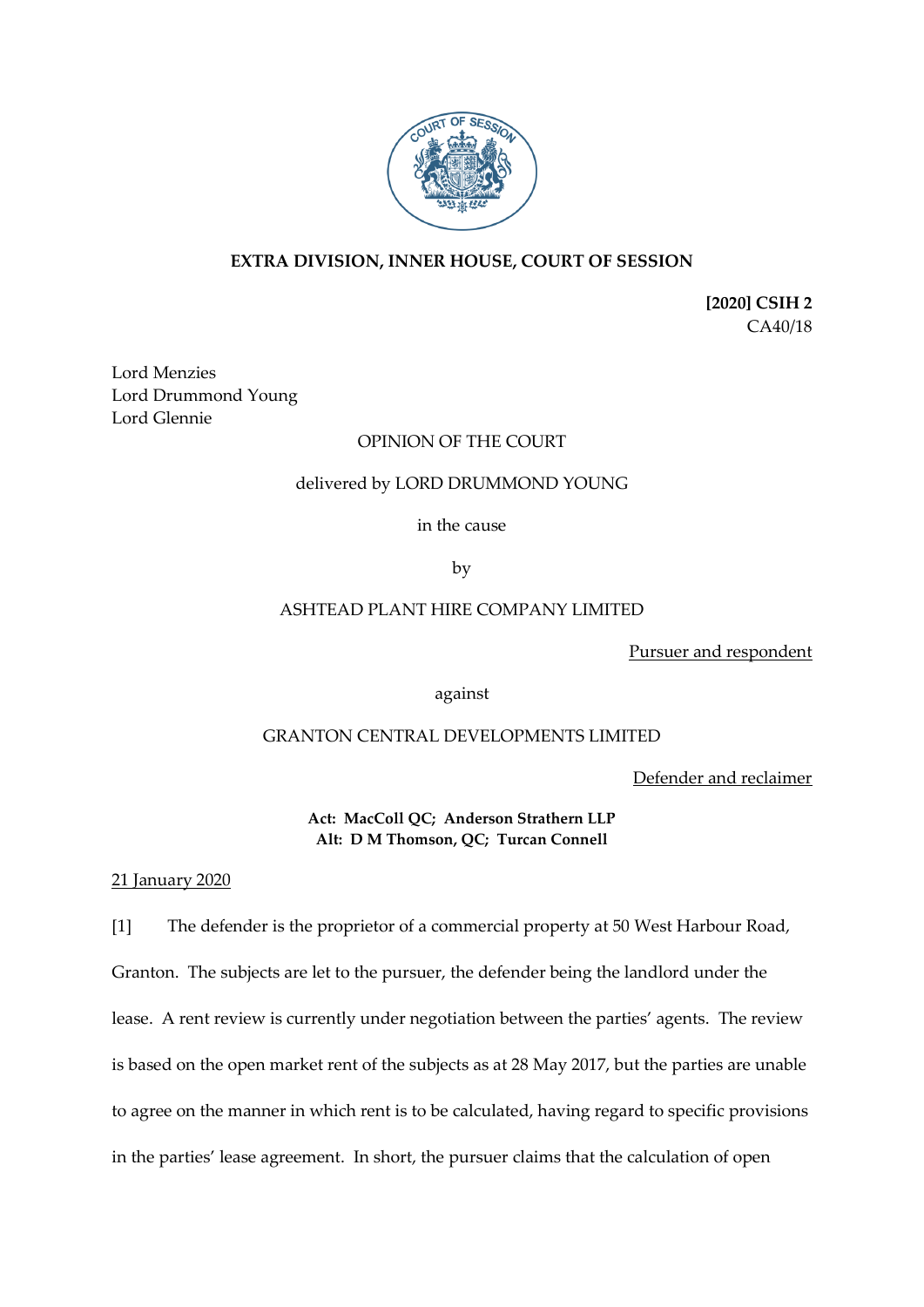market rent should disregard all of the buildings and other constructions erected on and improvements carried out to the leased subjects. The defender, by contrast, contends that buildings and other constructions and improvements should only be disregarded to the extent that the relevant works have been carried out at the expense of the pursuer or its predecessors as tenant. To the extent that such buildings, constructions and improvements have been carried out at the expense of the defender or its predecessors as landlord, the defender contends that they should be taken into account in calculating the open market rent.

[2] The parties' lease is contained in a number of documents extending over the period from February 1988 to March 1997. The original lease document is a Minute of Lease between the Forth Ports Authority and EBH Services dated 2 and 25 February 1988 and recorded in the General Register of Sasines for Midlothian on 6 April 1988. The original term of the lease was from Candlemas (2 February) 1988 to Whitsunday (15 May) 2012. The Minute of Lease of 1988 has been varied by Minutes of Agreement between the landlords and tenants for the time being concluded in 1988, 1990 and 1994 and a Minute of Variation of Lease concluded in 1997. For present purposes the most important of these is the second, a Minute of Agreement concluded on 21 December 1989 and 20 April 1990.

[3] The leased subjects are described in clause FIRST (a) of the original Minute of Lease in the following terms:

"ALL and WHOLE that land extending to one acre and thirty-four decimal or one hundredth parts of an acre or thereby with buildings and structures thereon at West Harbour Road, Granton, Edinburgh (hereinafter called 'the leased subjects') all as delineated and outlined in red on the plan annexed and executed as relative hereto".

Clause THIRD stated the original rent of the subjects,  $E7,370$  per annum, and made provision for rent reviews on 15 May in every third year. The rent as so reviewed was to be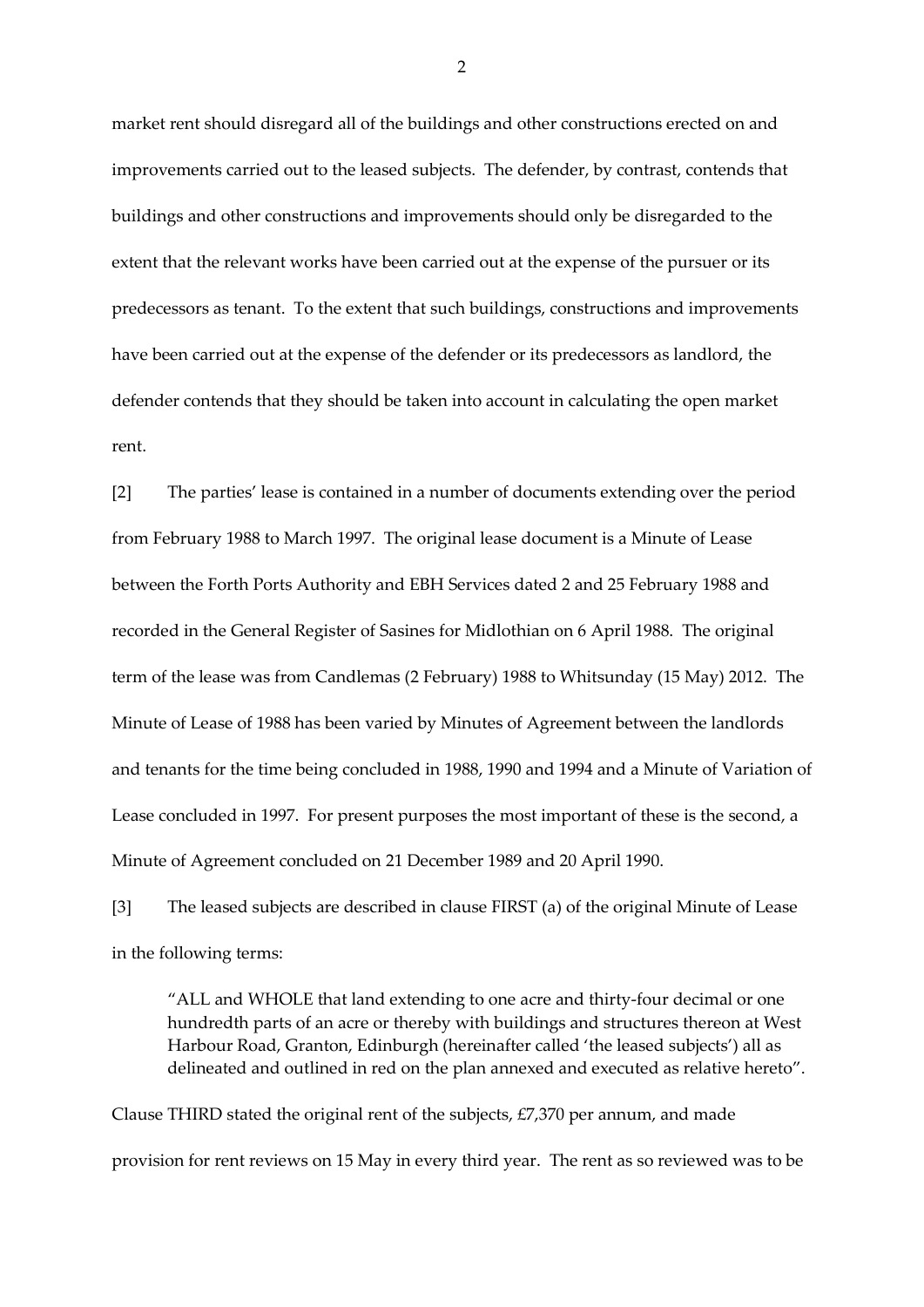the greater of the existing annual rent and the "Open Market Rent" at the review date; that expression was defined in terms discussed below. Clause TWELFTH of the original Minute of Lease provided that the tenants should not be entitled to carry out any alterations or additions or erect new buildings on the leased subjects without first obtaining the written consent of the Forth Ports Authority. Clause TWENTY-FIRST (a) provided that on the termination of the lease the tenants should vacate the leased subjects and, if required by the Authority to do so, should be bound to remove all buildings or erections placed thereon by the tenants and to make good all damage caused to the property by such removal. The term of the lease was originally slightly more than 24 years, from Candlemas 1988 to Whitsunday 2012, but the last Minute of Variation of lease, concluded between Forth Ports PLC as landlords and the present pursuer and an associated company as tenant on 7 and 14 March 1997, extended the term of the lease to 28 May 2096. At the same time the rent was increased to £13,400 per annum, and rent reviews were to take place on 28 May 2002 and at five-yearly intervals thereafter. Following a rent review, the rent payable was to be the greater of that imposed in the year immediately before the review date in question and such sum as should represent the Open Market Rent, as defined in clause THIRD of the lease.

[4] The expression "Open Market Rent" is fundamental to the present dispute. It is defined in clause THIRD (c)(ii) of the original Minute of Lease, but that provision was amended by the Minute of Agreement concluded on 21 December 1989 and 20 April 1990 between the landlord and tenant at that time, those being the Forth Ports Authority as landlord and EBH Services and their assignee, PSP Ltd as tenant. So far as material clause THIRD (c)(ii) in its amended form was in the following terms; the amendment introduced in 1990 is underlined: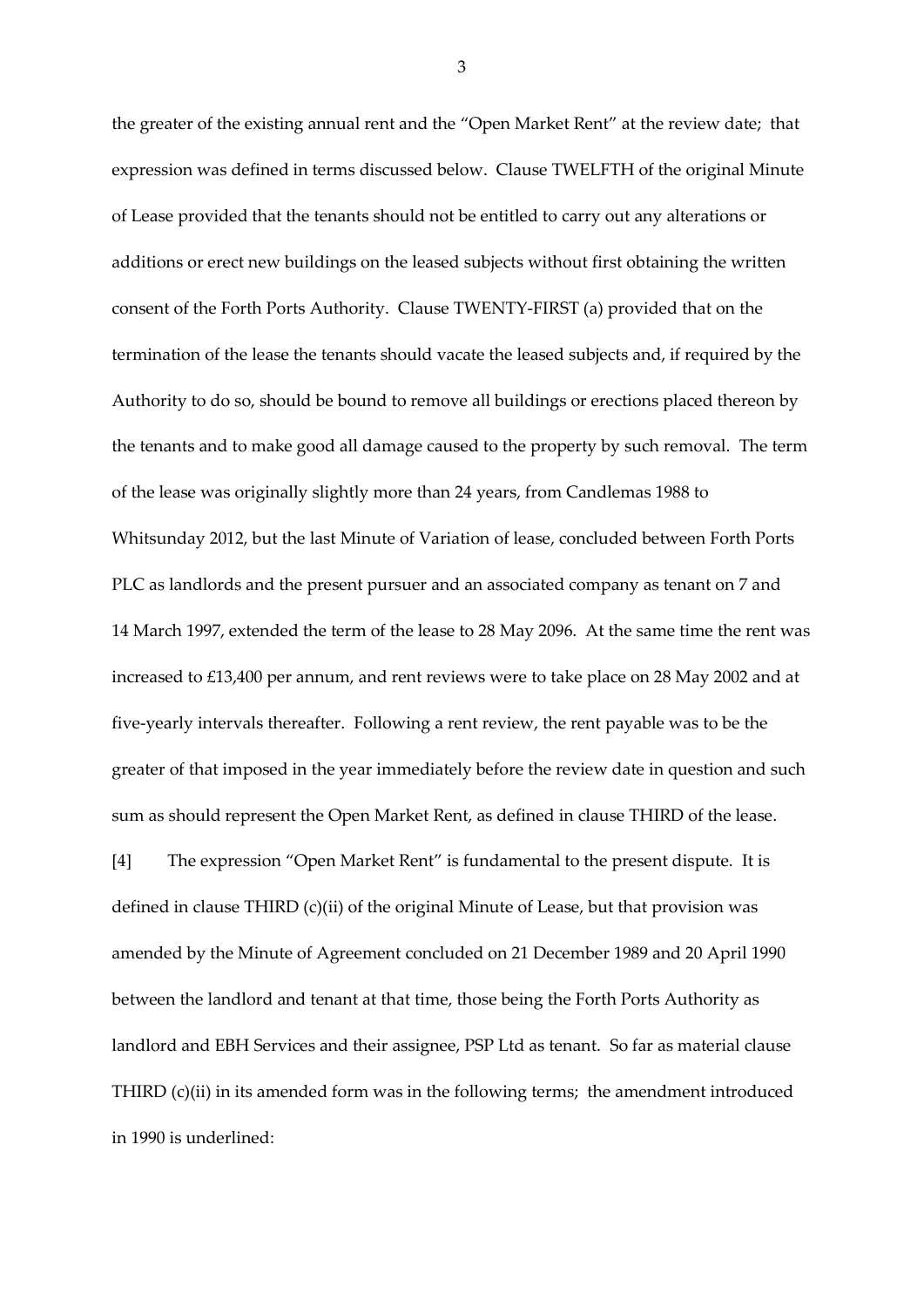"'Open Market Rent' shall mean the best yearly rent for which the leased subjects if vacant might be expected to be let, without fine or premium, as one entity by a willing landlord to a willing tenant on the open market at and from the review date in question for a period, running from the review date in question, equal in length to the original duration of this lease on terms similar in all respects to those contained or referred to in this Lease (save as to the amount of rent…) and on the assumption (if not a fact) that the Tenants have complied in all respects with all the obligations imposed on them under this Lease and, in the event of the leased subjects or any part thereof having been destroyed or damaged and not having been fully restored at the review date in question, on the further assumption that the destruction or damage had not occurred, there being disregarded however (1) any goodwill attached to the leased subjects by reason of the carrying on thereat of the business of the Tenants, (2) any work carried out in or to the leased subjects which has diminished the rental value of the same and (3) the effect on rent of all improvements carried out, with the prior approval of the Authority [the landlord], by the Tenants at their own cost after the date of entry hereunder provided such improvements are not in pursuance of an obligation to the Authority on the part of the Tenants,  $(4)$  the effect on any rent of the value of any buildings or other constructions erected on and any improvements carried out to the subjects of lease".

[5] The subjects of let extend to approximately 1.34 acres, in a location adjacent to

Granton Harbour. The pursuer uses them for the purposes of its business, which consists of the storage, hire and sale of heavy plant and machinery for use in the construction industry. It was a matter of agreement that the subjects contain some buildings which existed at the time when the original lease was granted in 1988. Since that date no tenant has replaced those buildings or built any new structures. It was a matter of agreement before the commercial judge that offices and other buildings on the premises occupy approximately 20% of the gross area of the subjects of let. The remainder of the premises is used for the storage of plant and machinery.

## **The parties' dispute and the Lord Ordinary's decision**

[6] Under the provisions of the Minute of Lease as amended, a rent review falls to be carried out as at 28 May 2017. It became clear in discussions between the parties' representatives that there was a fundamental disagreement as to the basis on which the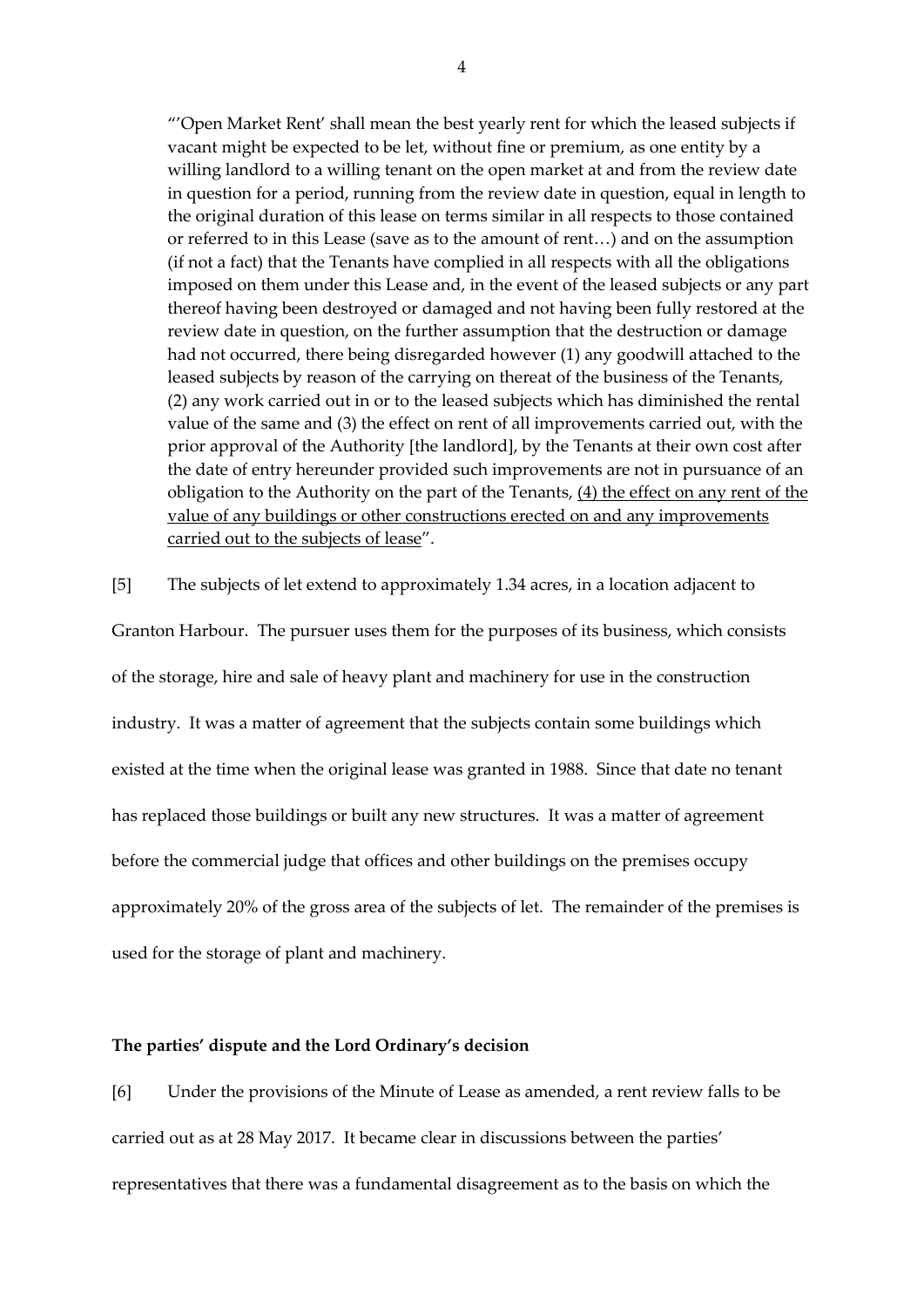review should be carried out, and in particular as to the scope of disregard (4) added by the Minute of Agreement concluded in 1990. The pursuer, the current tenant, accordingly raised an action against the defender, the current landlord, for declarator that

"the 'open Market Rent' (as that term is defined in clause THIRD (c)(ii) of the Lease) is to be calculated, *inter alia*, on the basis that disregard (4) within clause THIRD  $(c)(ii)$  of the Lease directs that the calculation is to disregard the buildings or other constructions erected on and improvements carried out to the Leased Subjects".

The result of that construction would be that all buildings, other constructions and improvements made to the subjects would be left out of account, even if those had been provided and paid for by the defenders or their predecessors in title as owners of the property and landlords under the lease. In advancing this contention the pursuer placed particular emphasis on the literal meaning of disregard (4), which refers to the value of "any" buildings or other constructions or improvements carried out to the subjects of lease. It does not refer to improvements undertaken or buildings constructed by the tenant, but is quite general in its application to buildings of every sort, regardless of who constructed them.

[7] The defender disputes that construction. It contends that disregard (4) does not direct the valuer to disregard the presence of any buildings on the subjects; the Lease is not a ground lease, and the valuation exercise should not be conducted as if it were a ground lease. The proper construction of clause THIRD (c)(ii), it is said, is that in the calculation of the Open Market Rent only improvements undertaken or buildings constructed by the tenant, or by the landlord after the date of entry, should be disregarded. The buildings that already existed at the date of entry should be taken into account in the valuation. Consequently the buildings on the Leased Subjects, which were all constructed by the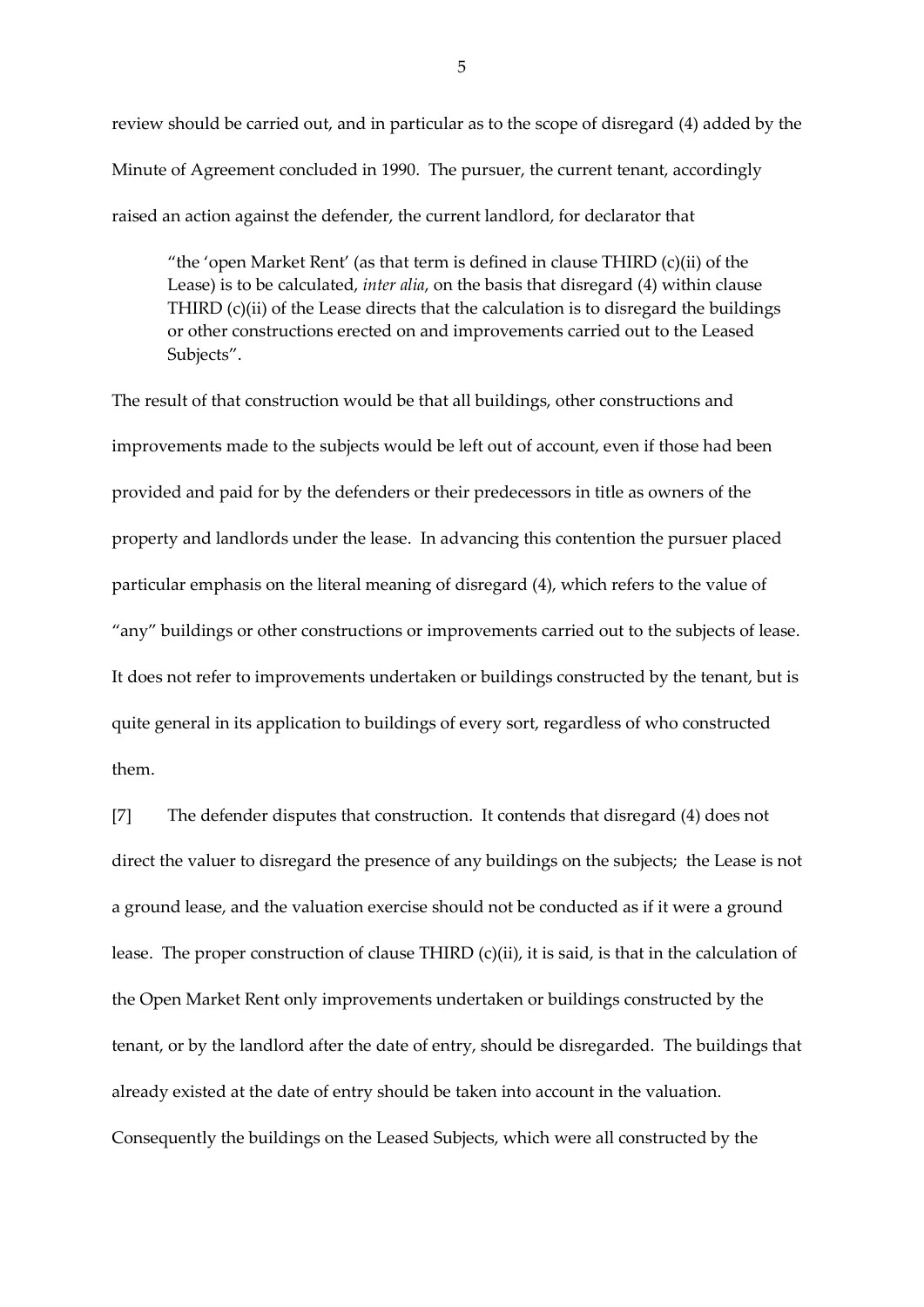defender's predecessors as proprietors prior to the date of the original Minute of Lease, should be taken into account in the valuation.

[8] The Lord Ordinary observed that it was a matter of broad agreement that there was little, if any, relevant background against which the lease and the rent review provision fell to be construed. The buildings on the premises had been extant when the original lease was granted, and there was no suggestion that any tenant had replaced these or built new structures. The Lord Ordinary noted the general principles of contractual interpretation, and she considered a number of English cases that had been cited dealing with rent review provisions. She then held that the ordinary and natural meaning of the words of disregard (4) were to direct the surveyor to disregard the buildings or other constructions erected on and improvements carried out to the subjects of lease. A degree of tension existed between disregard (4), which read in isolation would exclude the buildings, and the definition of "Open Market Rent" found at the beginning of clause THIRD (c)(ii), which referred to "the best yearly rent for which the leased subjects if vacant might be expected to be let". That wording purported to include the whole of the leased subjects. Nevertheless, the Lord Ordinary thought that disregard (4) was consistent with the opening words of that clause, and could be explained by the fact that the disregard in question had been added by a later amendment.

## **Contractual construction**

[9] The general principles of contractual construction are well established. The important principles are found in a number of recent cases, several of which were cited by the parties; these included *Rainy Sky SA* v *Kookmin Bank Co Ltd*, [2011] 1 WLR 2900, in particular at paragraphs 20-21, *Grove Investments Ltd* v *Cape Building Products Ltd*, 2014 Hous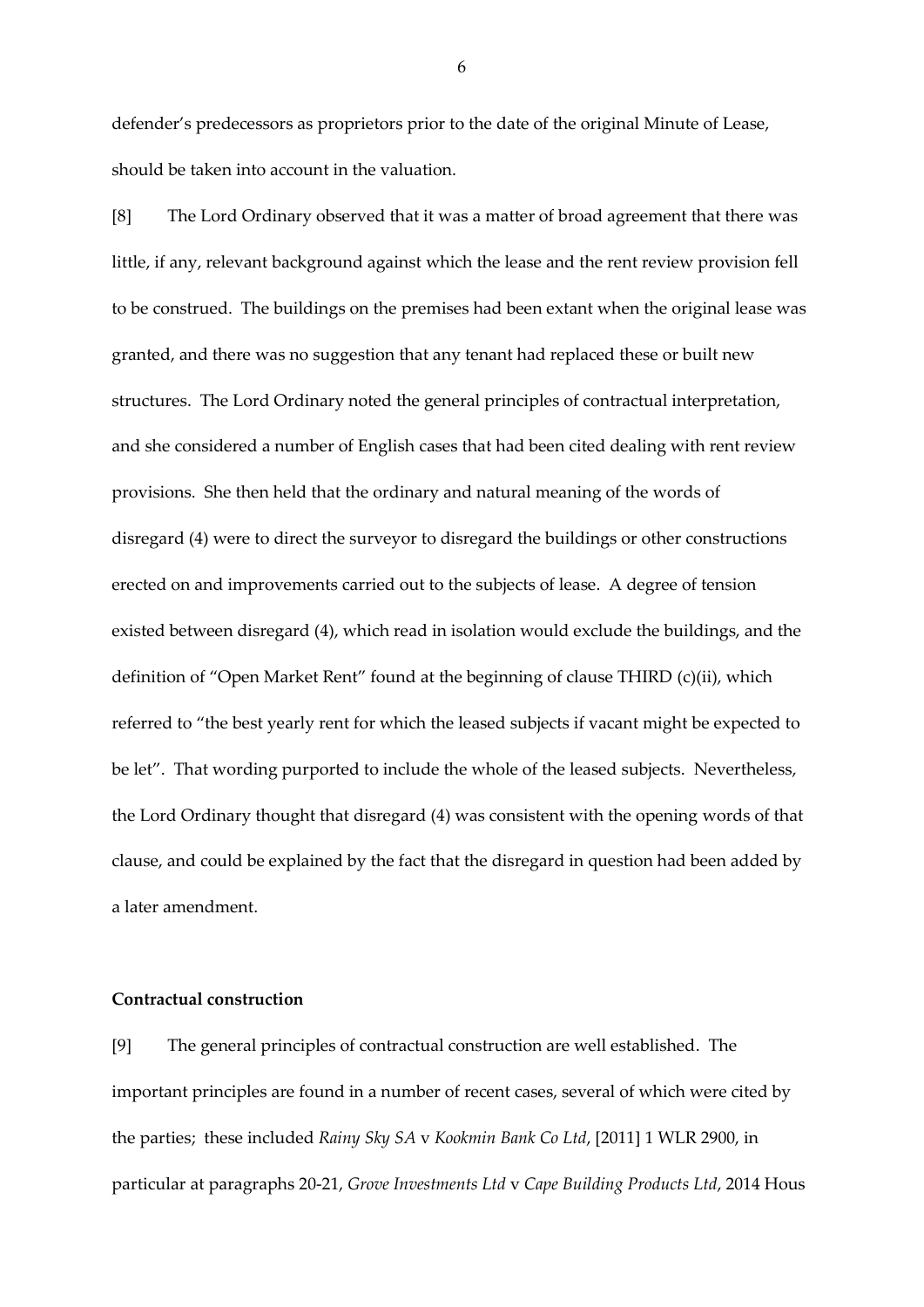LR 35, at paragraphs 10 et seq, *Arnold* v *Britton*, [2015] AC 1619, at paragraphs 15 and 76-77, *HOE International Ltd* v *Andersen*, 2017 SC 313, at paragraphs 18 et seq, and *Wood* v *Capita Insurance Services Ltd*, [2017] AC 1173. The correct approach may be summarized as follows.

[10] In the words of Lord Clarke in *Rainy Sky* at para [14]:

"the ultimate aim of interpreting a provision in a contract, especially a commercial contract, is to determine what the parties meant by the language used, which involves ascertaining what a reasonable person would have understood the parties to have meant.… [T]he relevant reasonable person is one who has all the background knowledge which would reasonably have been available to the parties in the situation in which they were at the time of the contract".

Two important principles appear from this passage. First, a contract must invariably be construed contextually. This is an elementary point. Language is inherently ambiguous, and in no serious field of discussion is it possible to reach an intelligent view on the meaning of a particular passage without placing that passage in context. We will return subsequently to the importance of context in a case such as the present. Secondly, the exercise of construction is objective: the meaning of any particular provision is what a reasonable person in the position of the parties would have understood it to be. This principle is inevitable. A contract has two (or sometimes more) parties, and it is obvious that its meaning cannot be determined by the subjective intention or understanding of one of those parties. The court must take an objective view.

[11] Two further principles of construction are important. First, in interpreting a contractual provision the court should adopt a purposive approach. What this means is that in construing a contract the court should have regard to the fundamental objectives that reasonable persons in the parties' position would have had in mind. Essentially, the central provisions of a contract should, in any case of doubt, prevail over the subsidiary clauses.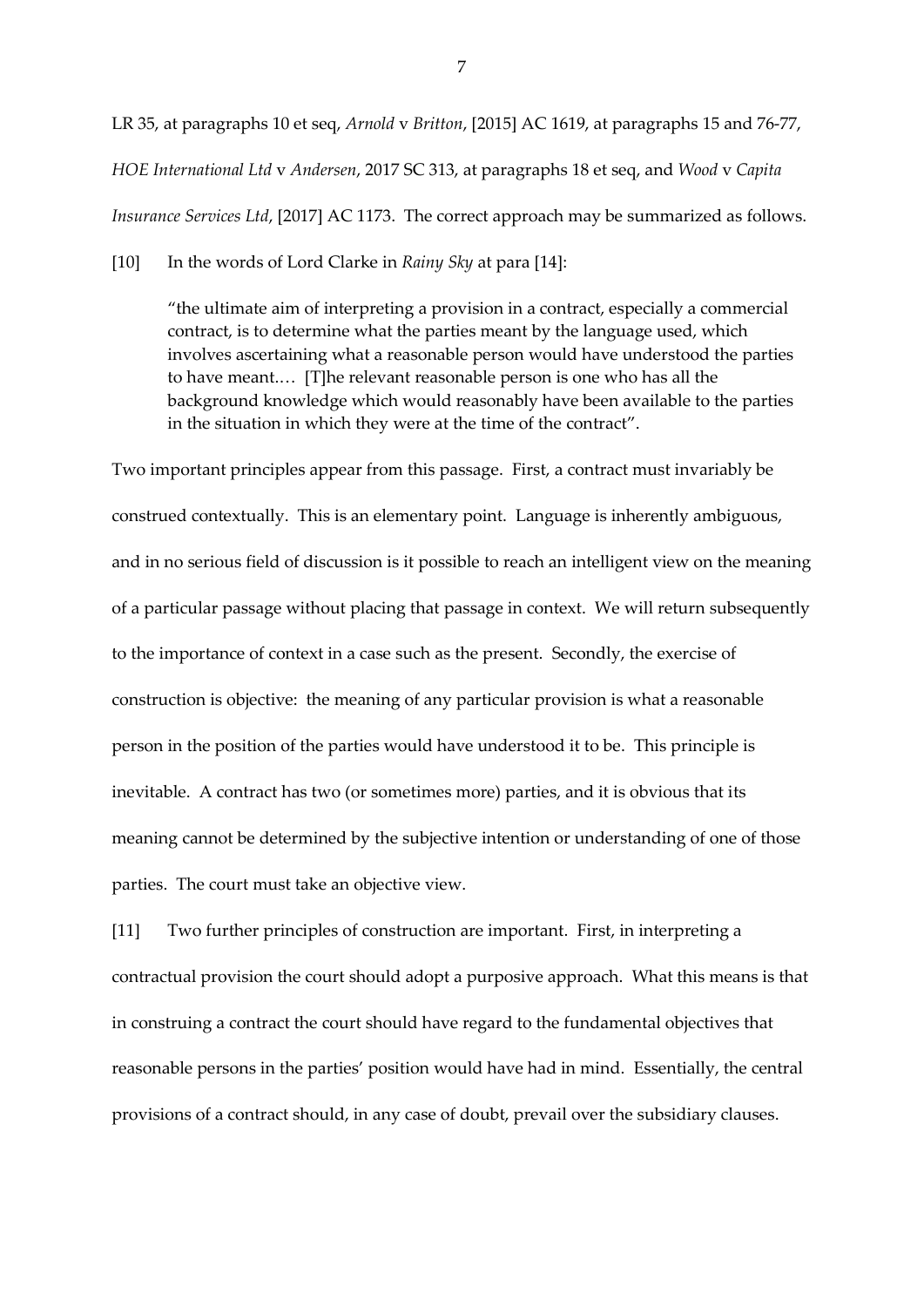The substance of the parties' agreement, construed objectively, should prevail over niceties of wording, and in particular over clauses that have not been well drafted.

[12] Secondly, in construing a contract a court may have regard to what is generally referred to as commercial (or business) common sense. Reference to commercial common sense has attracted a certain amount of criticism in recent years. Nevertheless, the authorities supporting its use are quite clear; they include most of the recent cases where the approach to contractual interpretation has been discussed. Contractual disputes frequently involve wording that is capable of having more than one meaning. This may involve conflict between the most literal meaning of a word or phrase and an alternative meaning that makes better commercial sense in context and according to the fundamental purposes of the contract. In relation to such cases, in *Rainy Sky* Lord Clarke stated at paras [20]-[21] (a passage expressly approved and followed by Lord Hodge in *Arnold* v *Britton* at para [76]):

"[20] … It is not… necessary to conclude that, unless the most natural meaning of the word produces a result so extreme as to suggest that it was unintended, the court must give effect to that meaning.

[21] The language used by the parties will often have more than one potential meaning. I would accept… that the exercise of construction is essentially one unitary exercise in which the court must consider the language used and ascertain what a reasonable person, that is a person who has all the background knowledge which would reasonably have been available to the parties in the situation in which they were at the time of the contract, would have understood the parties to have meant. In doing so, the court must have regard to all the relevant surrounding circumstances. If there are two possible constructions, the court is entitled to prefer the construction which is consistent with business common sense and to reject the other".

[13] In the same opinion Lord Clarke went on (at paras [29]-[30]) to adopt a statement by Longmore LJ in *Barclays Bank PLC* v *HHY Luxembourg SARL*, [2011] 1 BCLC 336, at

paragraphs 25 and 26: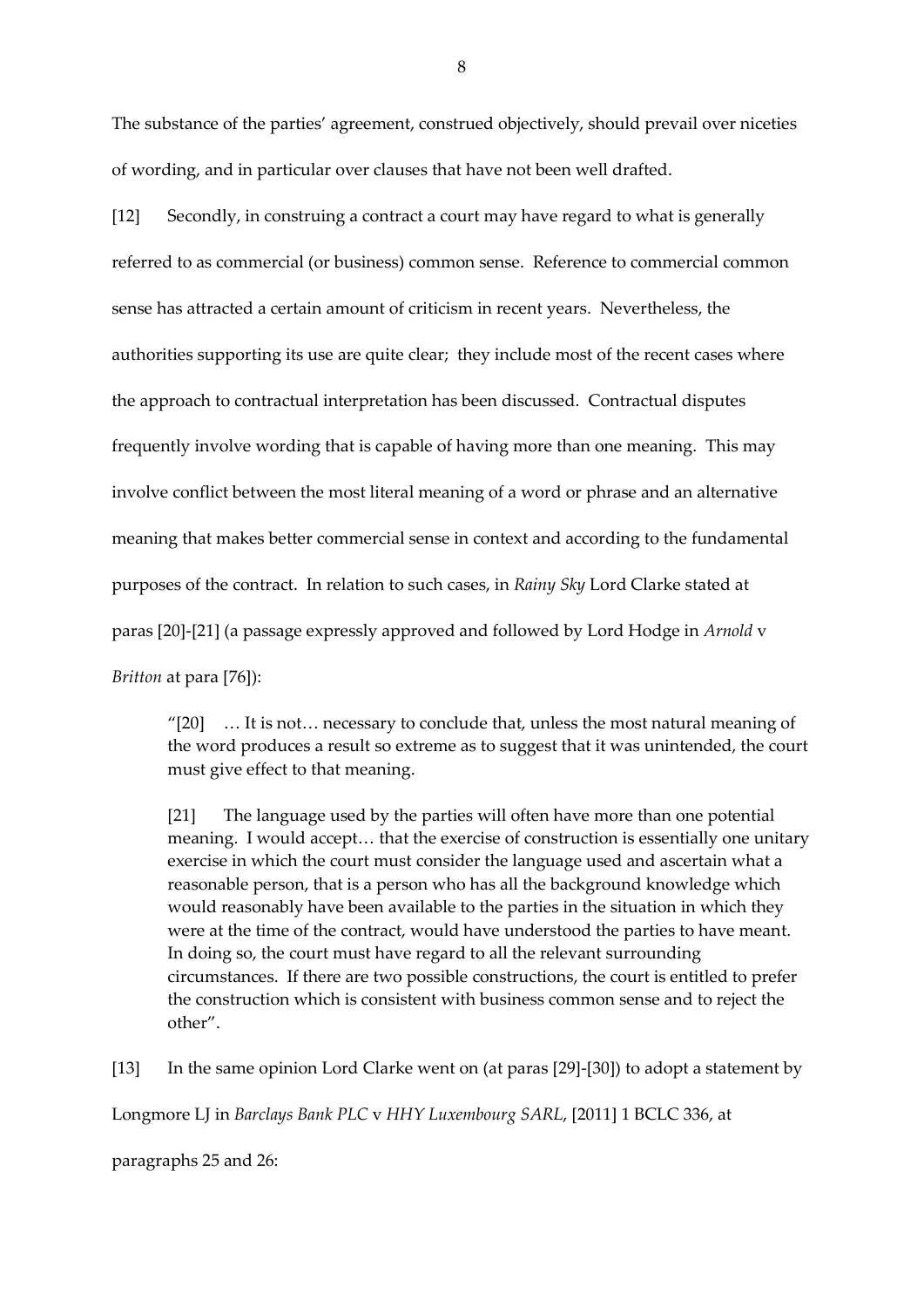"[W]hen alternative constructions are available one has to consider which is the more commercially sensible.… If a clause is capable of two meanings,… it is quite possible that neither meaning will flout common sense. In such circumstances, it is much more appropriate to adopt the more, rather than the less, commercial construction".

Furthermore, such an approach is not subject to additional qualifications, for example that a

literal construction would produce an absurd result:

"[I]f the language is capable of more than one construction, it is not necessary to conclude that a particular construction would produce an absurd or irrational result before having regard to the commercial purpose of the agreement.… 'But language is a very flexible instrument and, if it is capable of more than one construction, one chooses that which seems most likely to give effect to the commercial purpose of the agreement' (*Rainy Sky* at paragraph 43, quoting Hoffman LJ in *Co-operative Wholesale Society Ltd v National Westminster Bank PLC*, [1995] 1 EGLR 97)."

Thus in any case where a contractual provision is capable of bearing more than one meaning, the court should adopt the construction that best accords with commercial common sense. Use of the concept of commercial common sense has been specifically approved in other recent cases, including *Arnold* v *Britton*, *supra*, at paragraph 15, and *HOE International Ltd* v *Andersen*, *supra*, at paragraph 22.

[14] The concept has been the subject of criticism in commentaries on the case law, largely on the ground that it is too uncertain or nebulous to be of practical use. We are nevertheless of opinion that commercial common sense is an important aid to the construction of contracts, and indeed commercial dealings of every sort. Common sense at a general level is frequently used in practical reasoning. In general, it involves a double process: is a conclusion (a deduction or inference) one that is widely held by those with a knowledge of the particular field under consideration ("common")? And does the converse of the conclusion make sense? If it does not, it is likely that the conclusion is correct (or makes "sense"). The notion of common sense has been the subject of a considerable amount of philosophical commentary. For present purposes, it is sufficient to note the writings of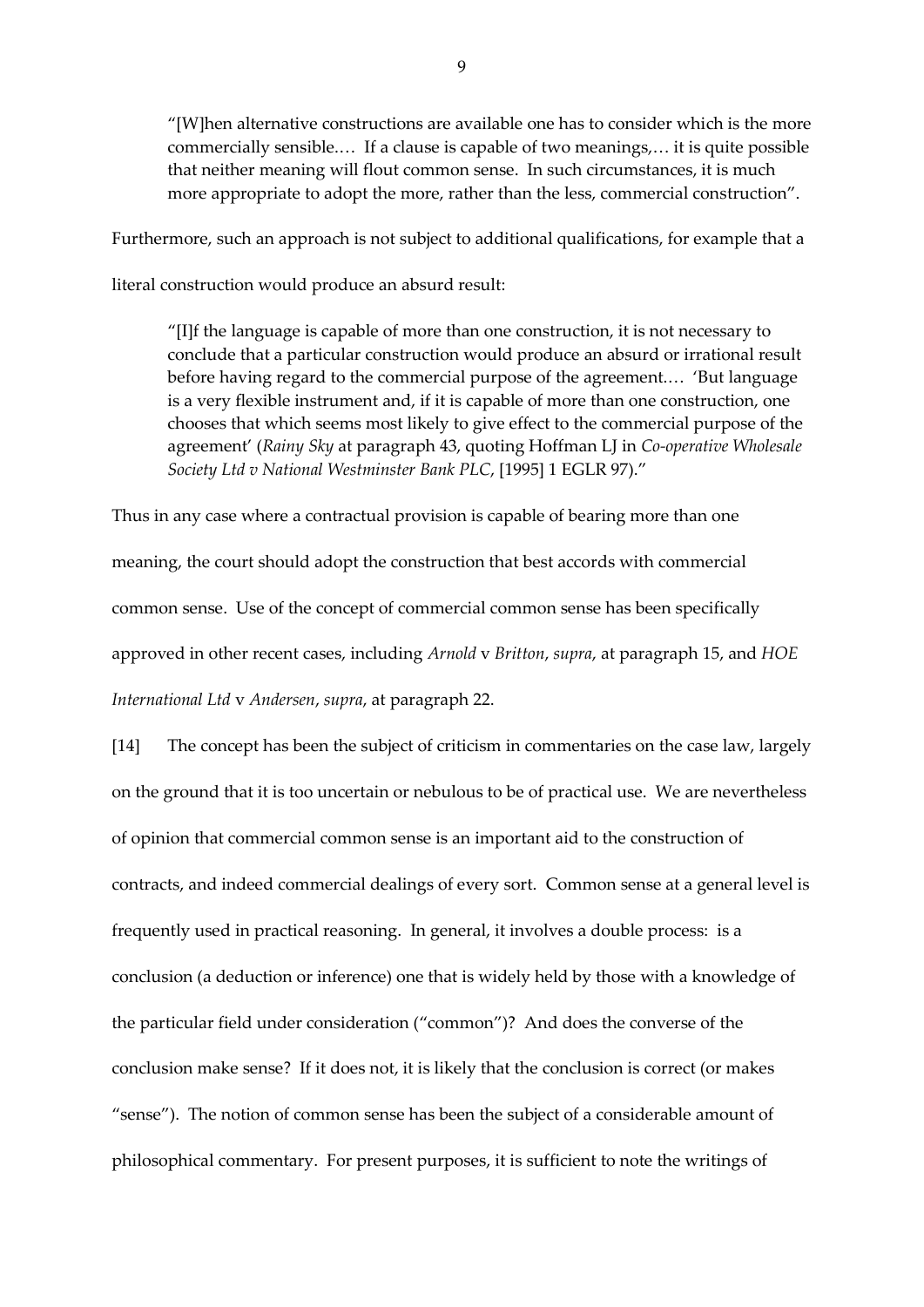Thomas Reid, notably his Essays on the Intellectual Powers of Man, Essay 1, chapters 2, 7 and 8 (1785). Reid placed particular emphasis on the manner in which conclusions may be derived from the use of language, properly analyzed). "Commercial" common sense involves applying these concepts to business transactions or business relationships, but with the addition of elementary microeconomics; "microeconomics" is merely the branch of economics that covers the behaviour of individual firms (or individuals or families) in their commercial dealings with other persons. We would emphasize the word "elementary". The court should not embark on anything approaching a full professional economic analysis. What it must do is rather to consider how a reasonable person in business would be likely to conduct his or her affairs in a particular situation.

[15] That may involve consideration of the practice that is followed in a particular trade. For example, in *Jacobs* v *Scott & Co*, 1900, 2 F (HL) 70, evidence was led about the requirements of the Glasgow market for hay (the standard required was higher than that required elsewhere), and in *Charrington & Co Ltd* v *Wooder*, [1914] AC 71, evidence was led about the workings of the market for the supply of beer to public houses in London. In such cases evidence is obviously necessary in the absence of agreement by the parties. The basic manner in which a business conducts its affairs, however, is a matter that should lie comfortably within judicial knowledge.

[16] It is perhaps useful to mention three features of general business conduct that will frequently be relevant; all are of assistance in the present case. First, contracts are based on the principle of consideration, or exchange. This involves the notion of the *quid pro quo*; it is normal to find that the obligations of one party are broadly equivalent to the obligations of the other party. There may be exceptions, where a bad bargain has been concluded, but equivalence is the norm, and contracts should generally be construed accordingly.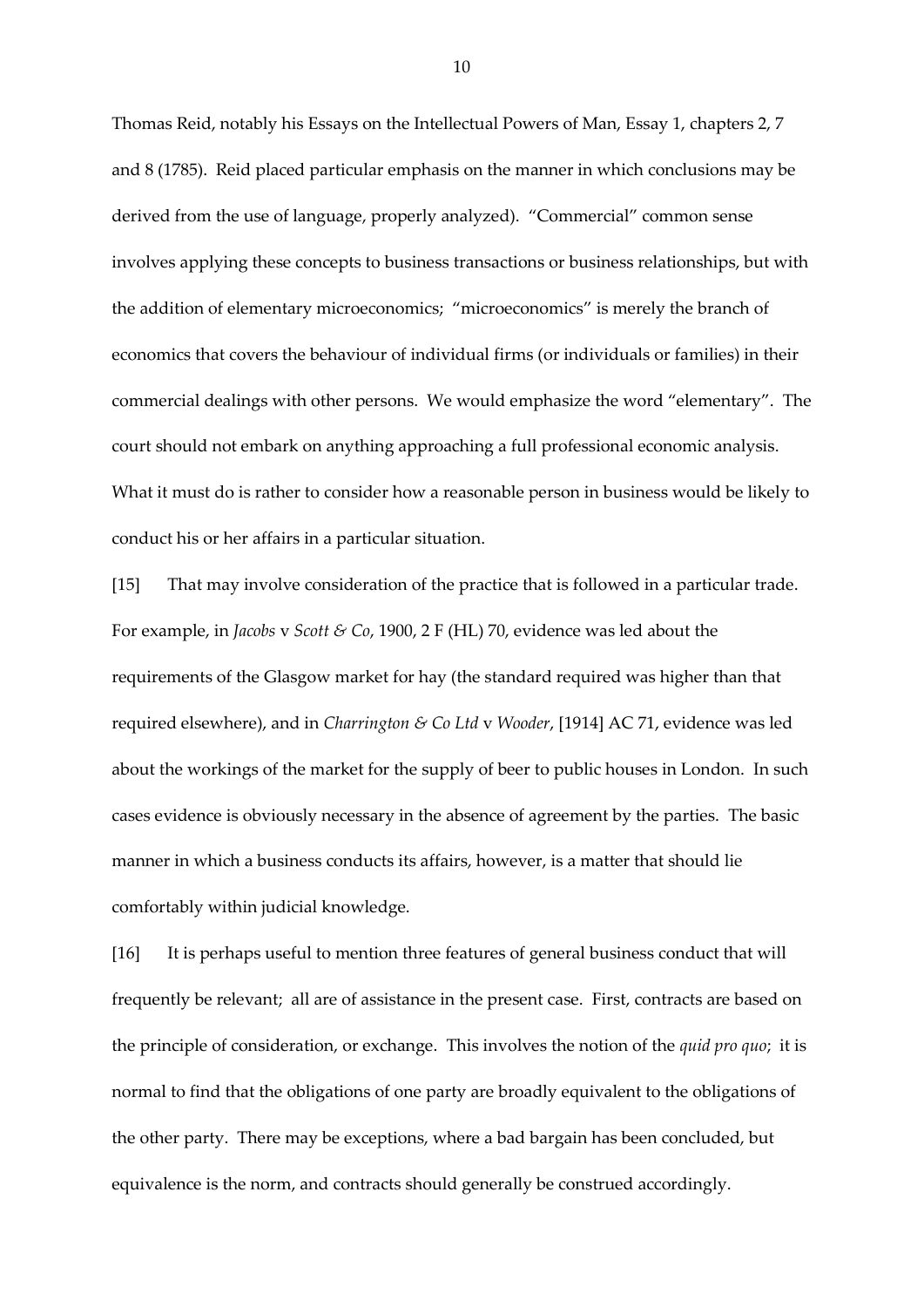Secondly, the principle *pacta sunt servanda* applies; parties expect to perform their contractual obligations. For this reason they will normally avoid the risk of unreasonable or disproportionate burdens. Thirdly, predictability is generally regarded as important. For that reason the parties to a contract will normally try to avoid obligations or burdens that operate in an arbitrary manner. Conversely, they do not expect windfalls. Nevertheless, commercial "predictability" is not achieved by construing contracts with brutal literalism, a practice that can easily produce arbitrary results; it is rather achieved by the use of a contextual and purposive construction of the words used, with the application where appropriate of commercial common sense. The foregoing three features, equivalence, avoidance of the risk of disproportionate burdens, and predictability, appear to us to be important aspects of commercial common sense, although we do not suggest that they are an exhaustive list.

[17] Finally, in relation to commercial common sense, we note that the concept is liable to overlap with both context and a purposive interpretation of a contract. The overlap with context applies in particular to the legal context, where the approach that has been taken by judges in decided cases may give important guidance as to what is commercially sensible in a particular situation. It also applies to the context that appears from the type of contract in question; the general type of contract can be regarded as a norm against which the particular features of the parties' contract can be judged, to assess how that contract might be expected to operate on a sensible commercial basis. So far as purposive interpretation is concerned, commercial common sense is frequently an invaluable guide to the fundamental purposes that a contract is intended to achieve.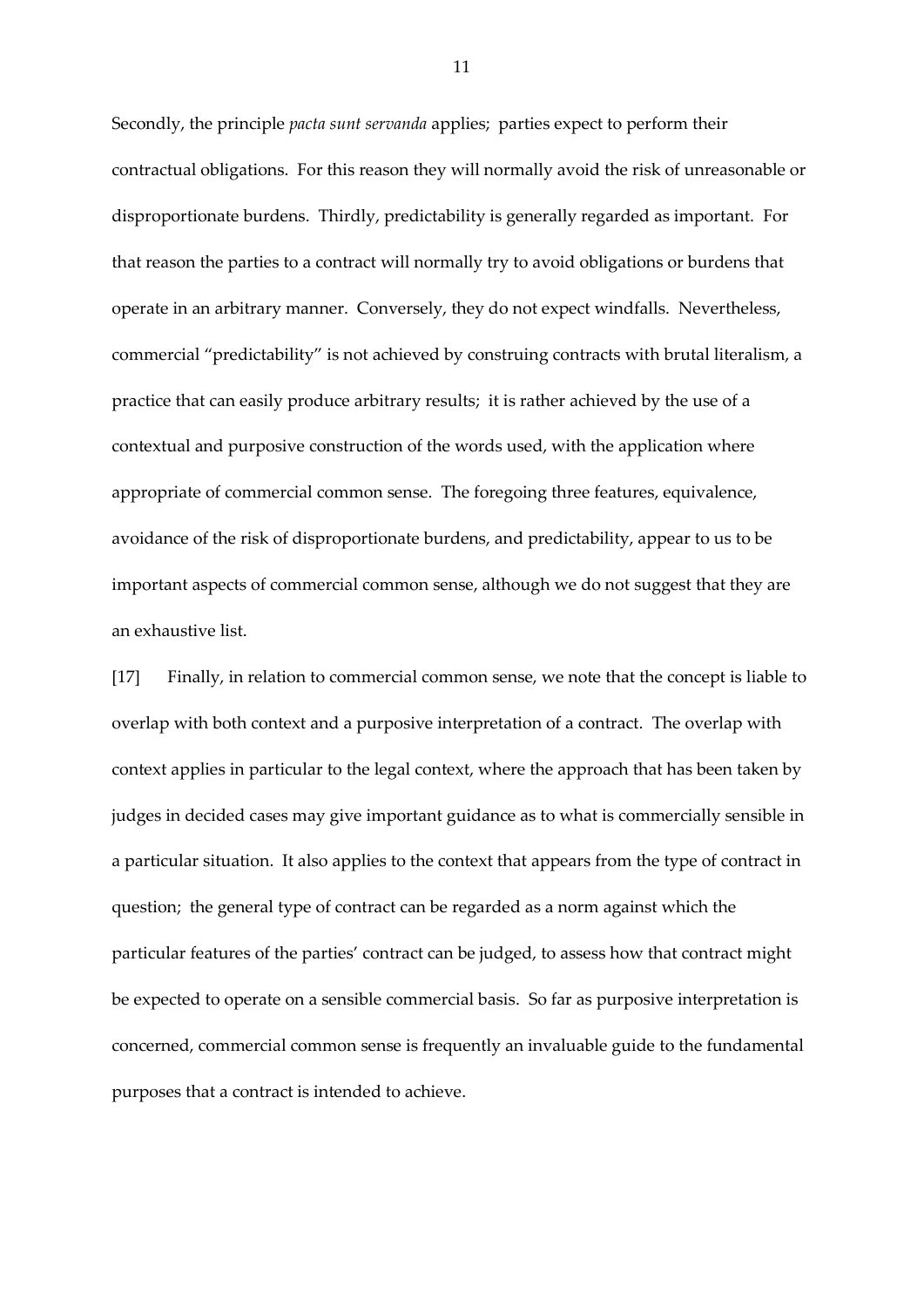#### **Construction of clause THIRD of the parties' lease**

[18] Clause THIRD is a rent review provision, providing for periodic review of the rent payable by the tenant. Such clauses are standard in long leases, and their commercial purpose is obvious: to ensure first, that the level of rent keeps pace with inflation, and secondly, that the rent payable reflects any changes in the subjects of let. In this way a rent review clause is an attempt to ensure that the consideration provided by each party remains broadly equivalent. Furthermore, because of the impossibility of foreseeing the future with certainty, the existence of a rent review clause reduces the risk that unreasonable or disproportionate burdens may arise; this will typically be the risk to the landlord that it fails to obtain, through the payment of rent, the true value of the subjects that it owns. A rent review clause typically includes provisions for valuation by an independent expert. This is intended to avoid the risk that future rent increases or decreases will operate in an arbitrary manner, unrelated to the underlying economic reality; the valuer is expected to ensure that the rent is kept in line with the market rents of comparable properties, and thus to preserve the fundamental principle of equivalence.

## *Context*

[19] The Lord Ordinary observes that the parties agreed, at a general level, that there was little if any relevant background against which the lease and the rent review provision could be construed. It is correct that evidence was not available as to the specific matters that were thought relevant at the time when the lease was concluded and at the time when the lease was amended in 1990. Nevertheless, that does not mean that no context is available. We have already stressed that context is of fundamental importance in construing any text, contractual or otherwise. In construing a contract, the relevant context includes at least four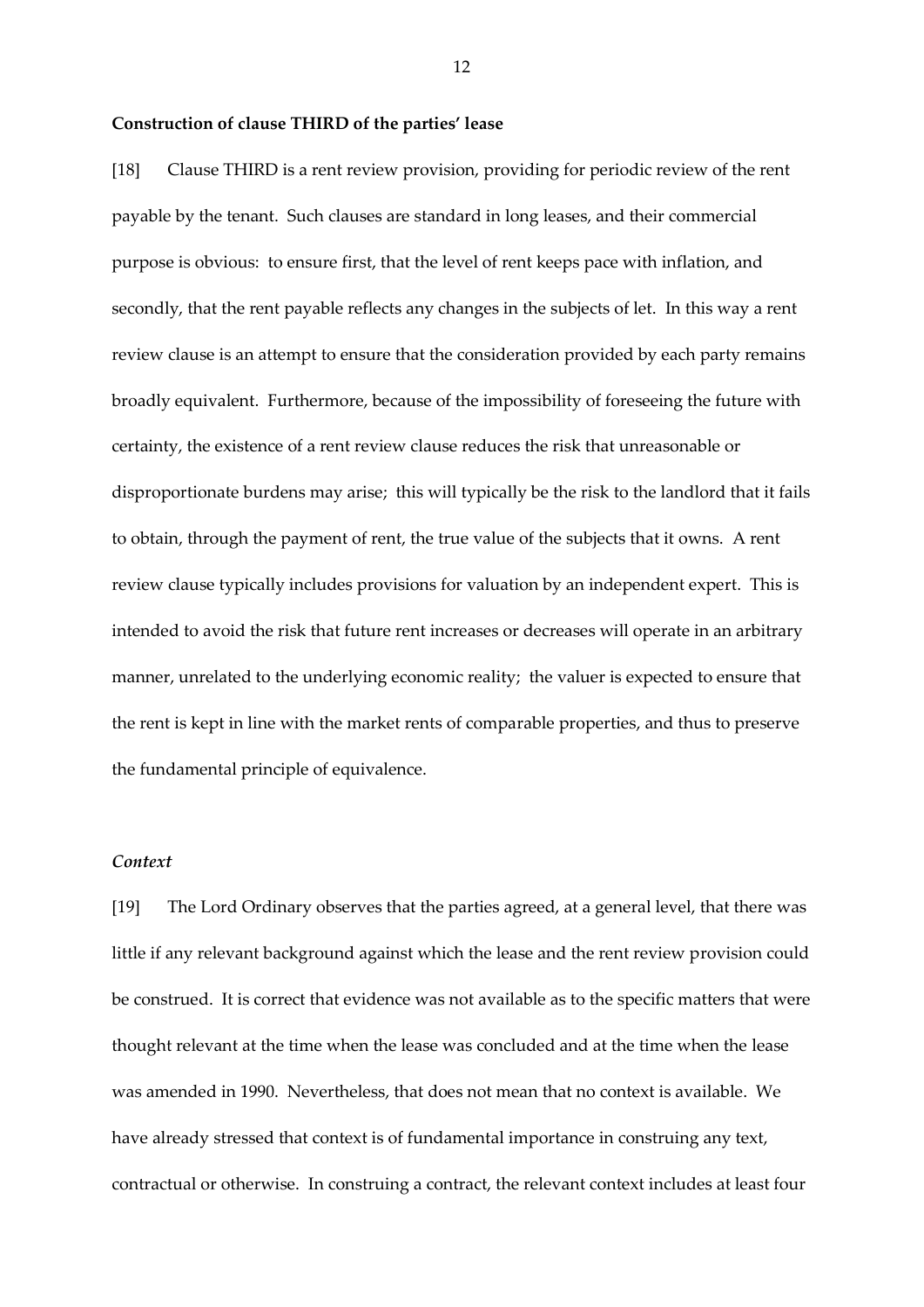elements. The first of these is the particular dealings that the parties had at the time when they entered into the contract, or sometimes in their previous dealings with each other. That form of context depends on evidence. Nevertheless the dealings of the parties are only one aspect of context, and the absence of evidence about such dealings does not mean that the contract must be treated as in some way acontextual.

[20] The second form of context is found in the terms of the particular contract concluded between the parties, construed as a whole - what might be described as "internal" context. This runs into the purposive nature of the exercise of construction - it is through consideration of the whole of the contract that its essential purposes are determined. This may be important if, as often occurs, one of the lesser clauses is poorly drafted; in that event any ambiguity in the latter should be resolved in such a way that the fundamental purposes are fulfilled. The third aspect of context is the type of contract that is under consideration. The great majority of contracts fall into well-established categories such as sale, employment, agency or, as in the present case, lease. Contracts falling within such a category have common features. These include common objectives, and also standard types of clause to deal with particular problems that regularly arise in performing such contracts. Standard forms of contract may themselves provide an important context, in demonstrating the types of problem or dispute that frequently occur and how reasonable persons concluding such contracts will expect such disputes to be resolved. Textbooks dealing with a particular form of contract may contain valuable discussion of typical problems and disputes, and may give a good indication of the resolution that would be expected by reasonable parties to such contracts. This is, we think, of importance in the present case, where we were referred to works on rent review and the rent review sections of textbooks on leases.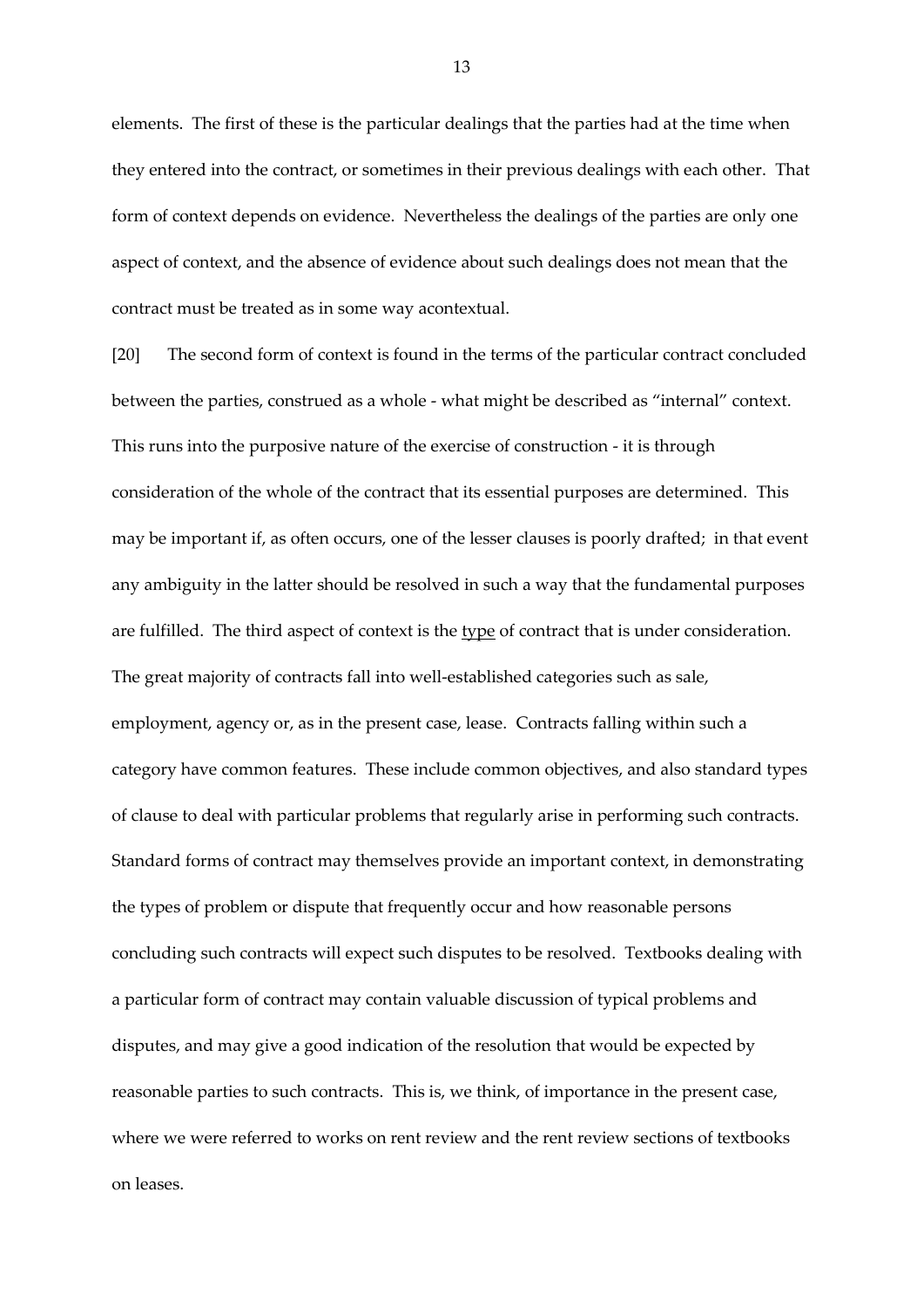[21] Fourthly, the legal context is relevant. Contracts are concluded against the background of the general law and are intended to operate having regard to that background. Furthermore, the general law provides default rules that will apply if a contract says nothing about a particular issue. Both the general law and its default rules indicate the manner in which, in past cases, judges have sought to strike a fair balance between the competing interests of contractual parties. The views of judges, typically developed through a series of cases, are likely to represent commercial common sense, and can serve as a benchmark against which considerations of fairness, reasonableness and practicality can be measured. If a particular construction of a contractual term differs radically from the corresponding common law rule or the default rule, that may raise a doubt as to whether that construction was truly intended by the parties, who are presumed to act in a commercially sensible manner. This may be less important in construing the substantive part of the main terms of a contract, because that will usually be the subject of both specific negotiation and legal advice; consequently any provision that does not appear commercially sensible may be the result of either trade-offs in negotiation or a bad bargain for one of the parties. In the case of subsidiary terms, however, or qualifications or limitations added to terms, the level of negotiation will usually be much less, and legal advice may be limited. In those cases the common law rules may provide assistance in deciding what commercially sensible parties are likely to have intended: compare *Grove Investments*, *supra*, at paras [12]-[13].

### *The terms of the lease as a whole*

[22] On the facts of the present case, context is available from the terms of the lease itself. This is a commercial lease which will remain in existence, following the variation in 1997,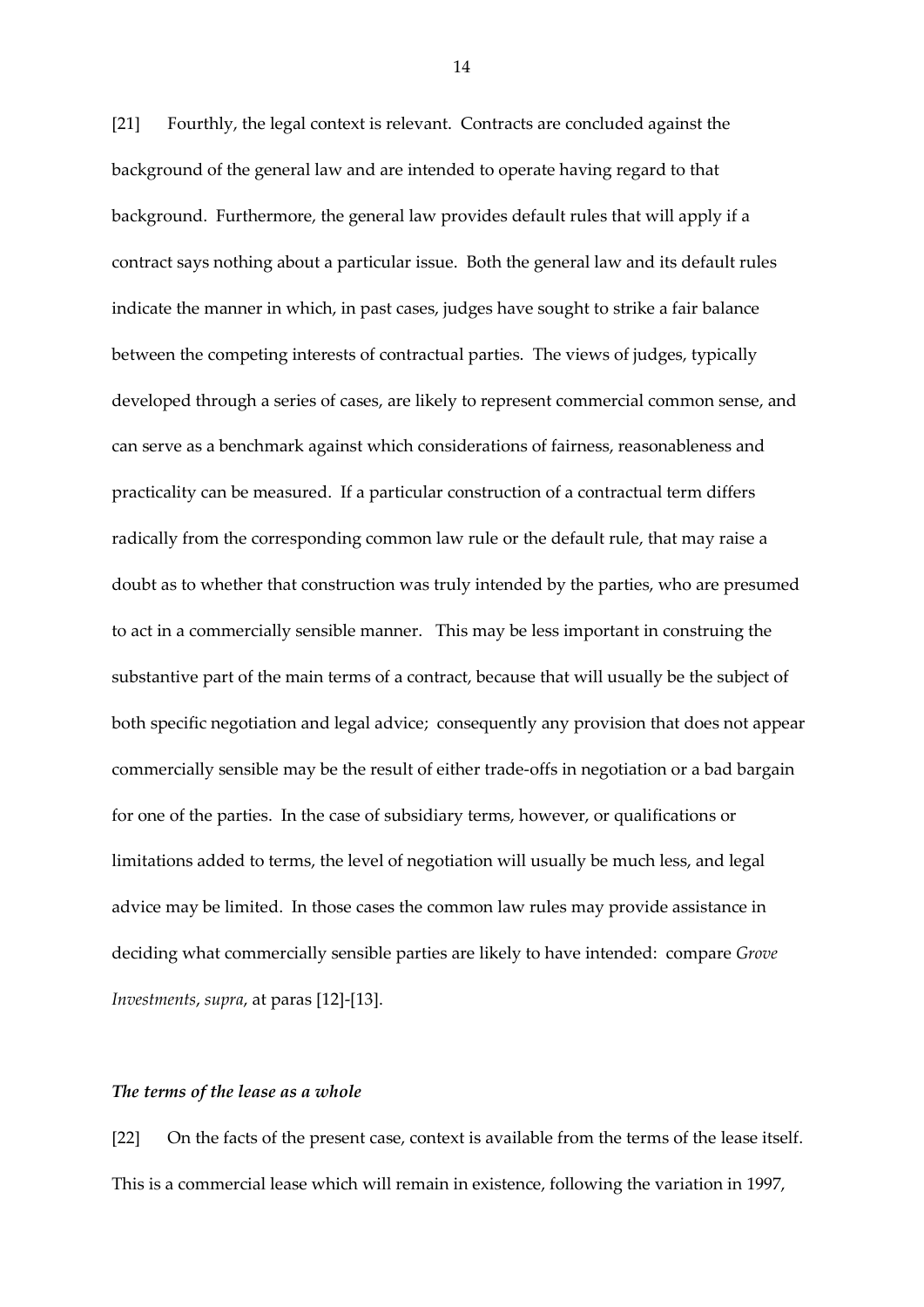until 28 May 2096. In a lease of that length it is to be expected that provisions will be inserted to deal with the changes of circumstances that are inevitable over a long period, notably in the form of inflation and any changes in the subjects of let. The rent review clause is intended to deal with those possibilities, and it must in our opinion be given proper commercial effect. The lease is not a ground lease; the Lord Ordinary so held (para [32]), and in our opinion she was clearly correct in doing so. A ground lease is described in Rennie on Leases at paragraph 9-13; it is a lease in which the subjects let comprise a vacant plot of ground with an entitlement or obligation on the tenant to build. In the present case it was a matter of agreement that the main buildings and structures had all been constructed before the lease was originally granted; thus the subjects of let included substantial buildings at the time of the original lease. Furthermore, the definition of the "leased subjects" includes buildings and structures (see para [3] above). Consequently the rent is payable not merely for an area of land but for what had been constructed on that land. It follows that the rent, the consideration for the let, includes buildings and other structures as well as the land itself. This is important, because the landlord is providing both land and buildings and the consideration for doing so, the rent, should be generally equivalent in value to what the landlord has provided.

[23] Apart from the particular provisions of the parties' lease, the context includes the commercial lease as a specific type of contract: this takes in the objectives of such a contract and the provisions that are typically encountered in such contracts. We were referred to a number of cases decided in the English courts and by the Privy Council, and to textbooks on leases and rent review in both Scotland and England and Wales. These provide useful context to provisions governing rent review. The construction of rent review clauses is discussed at length in Reynolds and Fetherstonhaugh, Handbook of Rent Review, in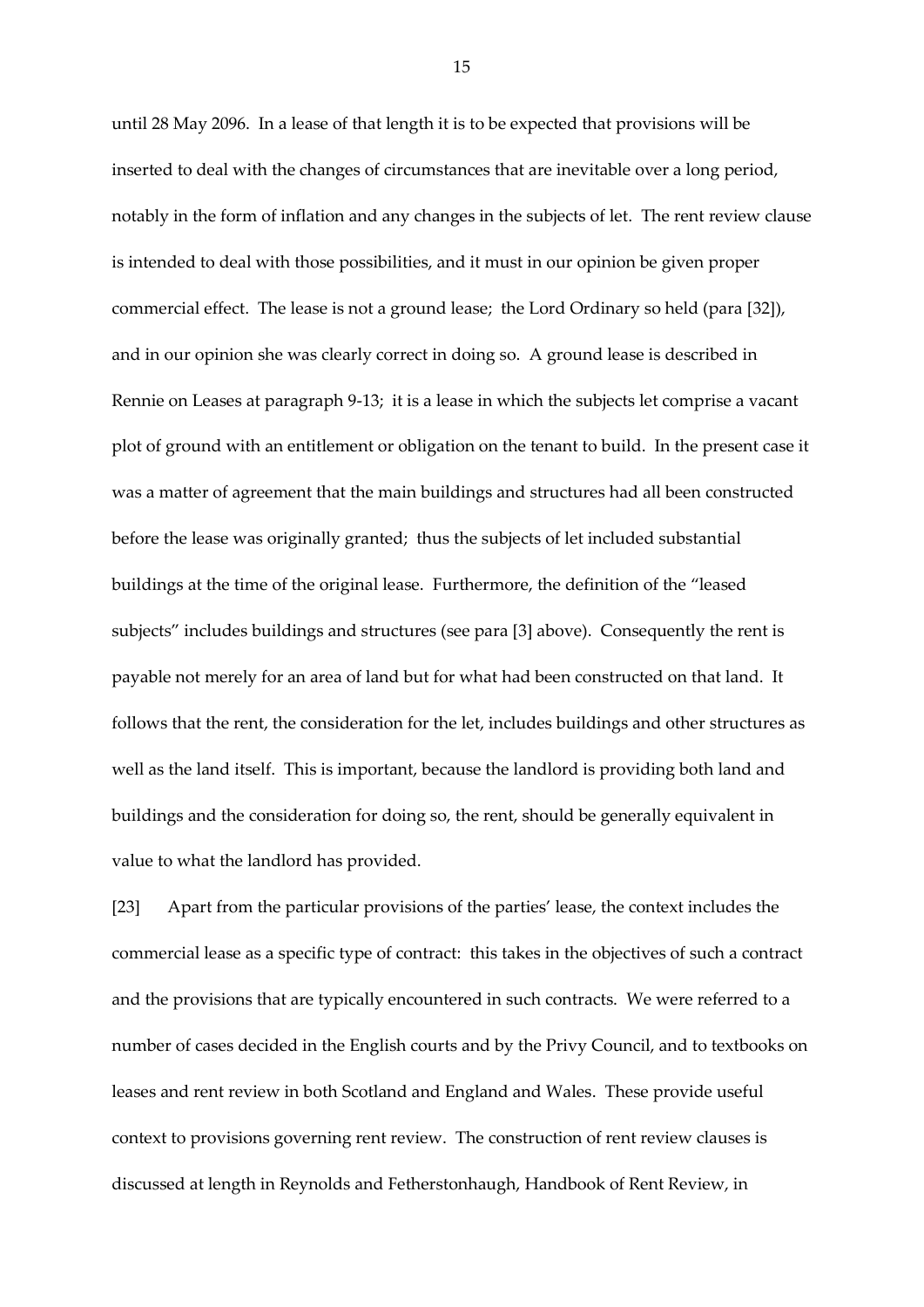particular in chapter 2. The case law is discussed at paragraphs 2.4.2 and 2.4.3, with reference to substantial numbers of authorities. In the first of those paragraphs the general approach to rent review clauses is expressed in the following terms:

"[W]hen there is any doubt on how to apply a rent review clause to particular facts one must seek the presumed intention of the parties, from the lease, taken as a whole and in context. In each case, it is suggested, the intention is that in return for the right to continue as tenant conferred upon him by the lease, the tenant is to pay and the landlord is to receive the rent obtainable if the premises were in hand, with vacant possession, in the state which the tenant ought to have put or kept them. The tenant gets his security, the landlord gets his market rent – that is the fundamental equilibrium between the parties. And it is in the context of that equilibrium that rent review provisions should be considered".

[24] In Rennie, Leases, at paragraph 27-02 it is stated that care should be taken in applying English statements of the law in view of the differences between the two systems. We agree with that general caution, but we consider that the purpose of a rent review provision is fundamentally similar in both jurisdictions, and is accurately stated by Reynolds and Fetherstonhaugh in the passage quoted. Rennie describes that purpose in the same paragraph, 27-02, where it is stated that

"A well-drafted rent review clause allows the landlord to take account of fluctuations in market value so that the tenant is paying throughout the duration of the lease a rent which equates in real terms with the market rental value of the subjects".

That appears to us to be essentially similar to the statements found in Reynolds and Fetherstonhaugh. The objective of a rent review clause is to secure that the rent payable by the tenant remains in line with market conditions; that is what is meant by "the rent obtainable if the premises were in hand, with vacant possession, in the state which the tenant ought to have put or kept them". That in our opinion is the fundamental objective of rent review clauses. For present purposes, we would emphasize that both of the passages quoted refer to the "premises" or the "subjects"; the rent is obviously intended to relate to what has actually been let by the landlord to the tenant. The underlying principle in all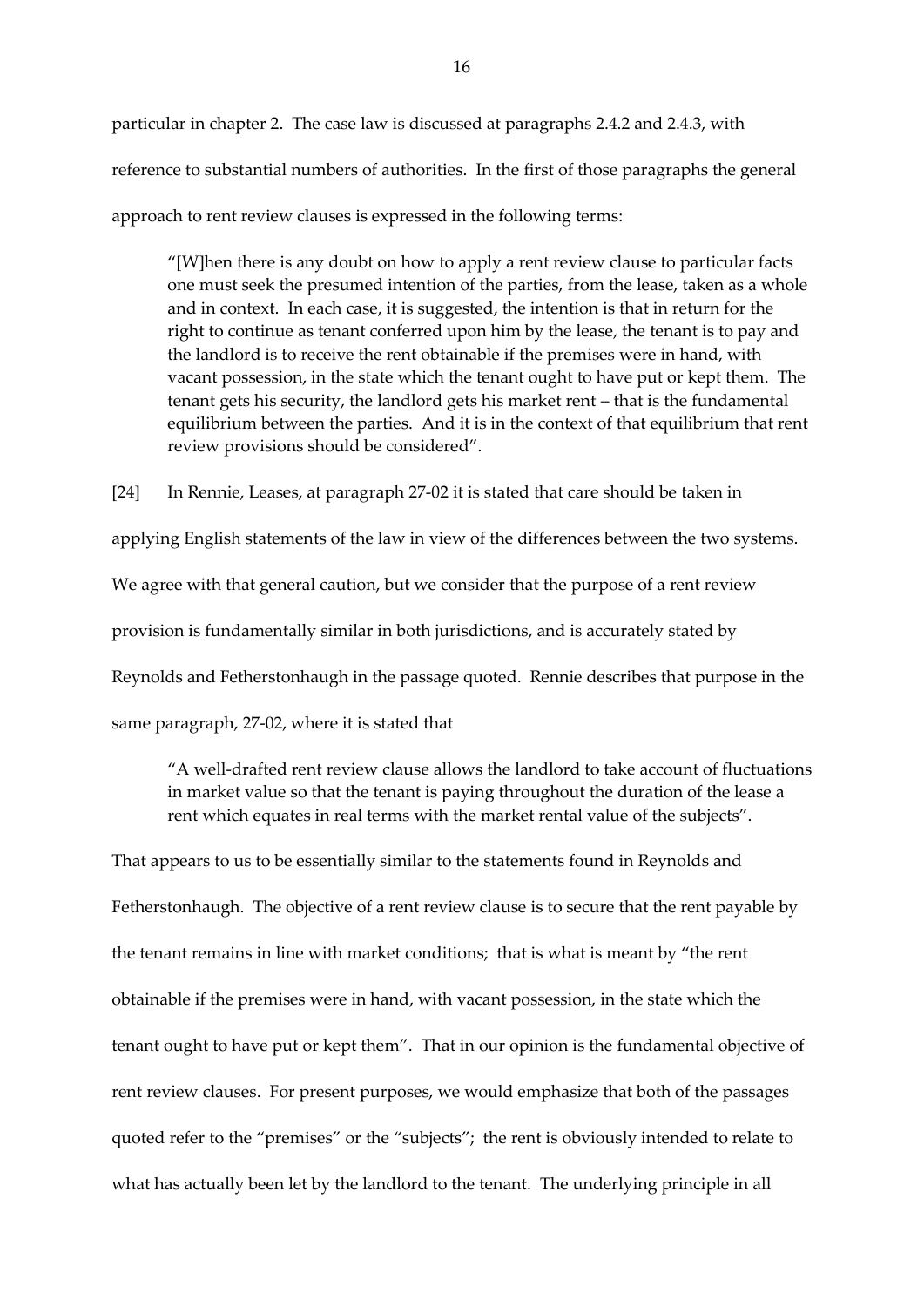cases is equivalence of obligation, or "equilibrium", the word used by Reynolds and Fetherstonhaugh. This must be maintained despite changes in the value of money or the subjects of let: see para [18] above.

[25] The need to identify the premises properly is emphasized by Reynolds and Fetherstonhaugh at paragraph 4.4, where the logical starting point for valuation under a typical rent review clause is described as being "to ascertain the physical subject matter of the valuation". This, it is stated, will usually be "the premises" specified in the actual lease, but on occasion a departure from that may be dictated by the rent review clause. It is clear, however, that the norm is to use the actual premises, and that any departure from the norm must be clear from the wording of the rent review clause. Rennie, at paragraph 27-08, states that

"As a first step, it is essential that there is clarity as to what it is that is being let under the hypothetical letting. This may seem obvious and, in most cases, it is. In such cases, one must only have regard to the leased subjects as described, along with all relevant pertinent rights…".

This point appears to us to be a matter of elementary commercial common sense.

[26] Rennie (chapter 27) and Reynolds and Fetherstonhaugh, and also McAllister, Scottish Law of Leases (chapter 12), make extensive reference to the factors that are relevant in rent reviews and in the drafting and construction of rent review clauses. We were also referred to three cases, *Ponsford* v *H M S Aerosols Ltd*, [1979] AC 63, per Viscount Dilhorne at 77D-F, *Goh Eng Wah* v *Yap Phooi Yin*, [1988] 2 EGLR 148, at 149H-K,, and *Ravenseft Properties Ltd* v *Park*, [1988] 2 EGLR 164, and 166B-D. By way of example, in *Ponsford* v *H M S Aerosols Ltd*, Viscount Dilhorne stated (at page 77 D-F):

"[T]he task of the surveyor is not to assess what would be a reasonable rent for the lessees to pay but what is a reasonable rent for the premises.… If the effect on the rent of the improvements is to be disregarded then in my opinion an express provision is required to effect that…".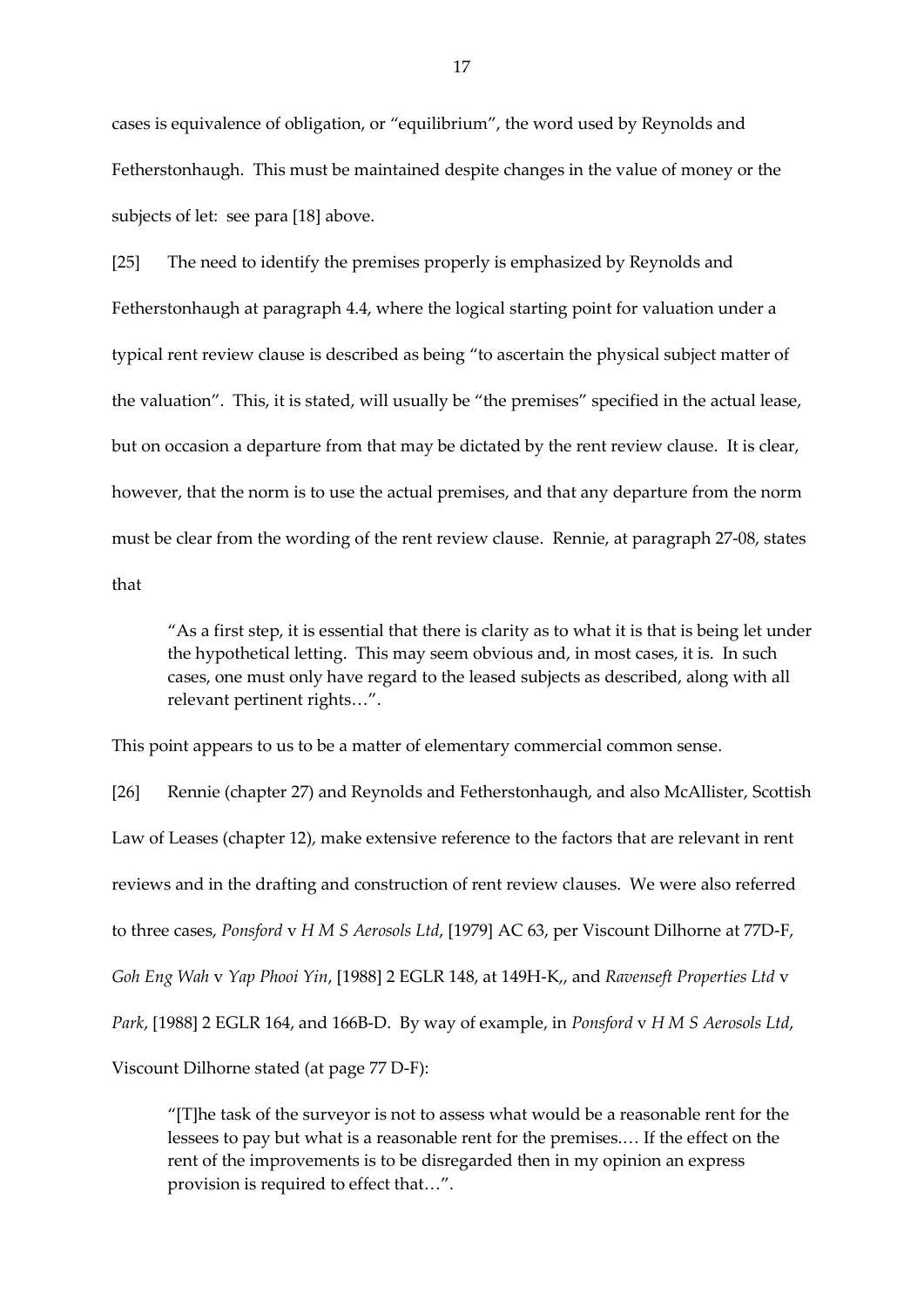In *Goh Eng Wah* v *Yap Phooi Yin*, Lord Templeman, delivering the opinion of the Privy

### Council, stated

"[I]f the parties intended that the rent fixed by an arbitrator should ignore the buildings on the land, they should and would have given express instructions to the arbitrator for that purpose. In the absence of any such express instructions in the lease,… the lease on its true construction does not authorize any deviation from the usual rule and it follows that the rent must be fixed by reference to the land and the buildings thereon".

All of those textbooks and cases emphasize the fundamental point that a rent review provision will normally take account of the actual premises that are let, including buildings on the land. Any departure from that requires express provision. That is in our opinion an important part of the context that governs the present rent review clause.

[27] The third form of context that is relevant to the present case is the legal context, including provisions that are commonly encountered in rent review clauses in commercial leases and the default rules that may apply if nothing is said. This has largely been covered in the last four paragraphs; there is typically an overlap between the purely legal context and the provisions that are commonly encountered in a particular type of transaction. Nevertheless, at a purely legal level, a rent review clause is essential if rents are to be kept in line with inflation. Furthermore, it is of the essence of bilateral contracts of every sort that there should be a broad equivalence in the consideration provided by each party. In the case of a rent review, that will not be achieved if a significant part of the let premises is left out of account in fixing a revised rent.

## *The terms of clause THIRD*

[28] Clause THIRD (a) provides for an annual rent of  $E7,370$  per annum "or such increased sum as may be substituted therefor as hereinafter specified". Clause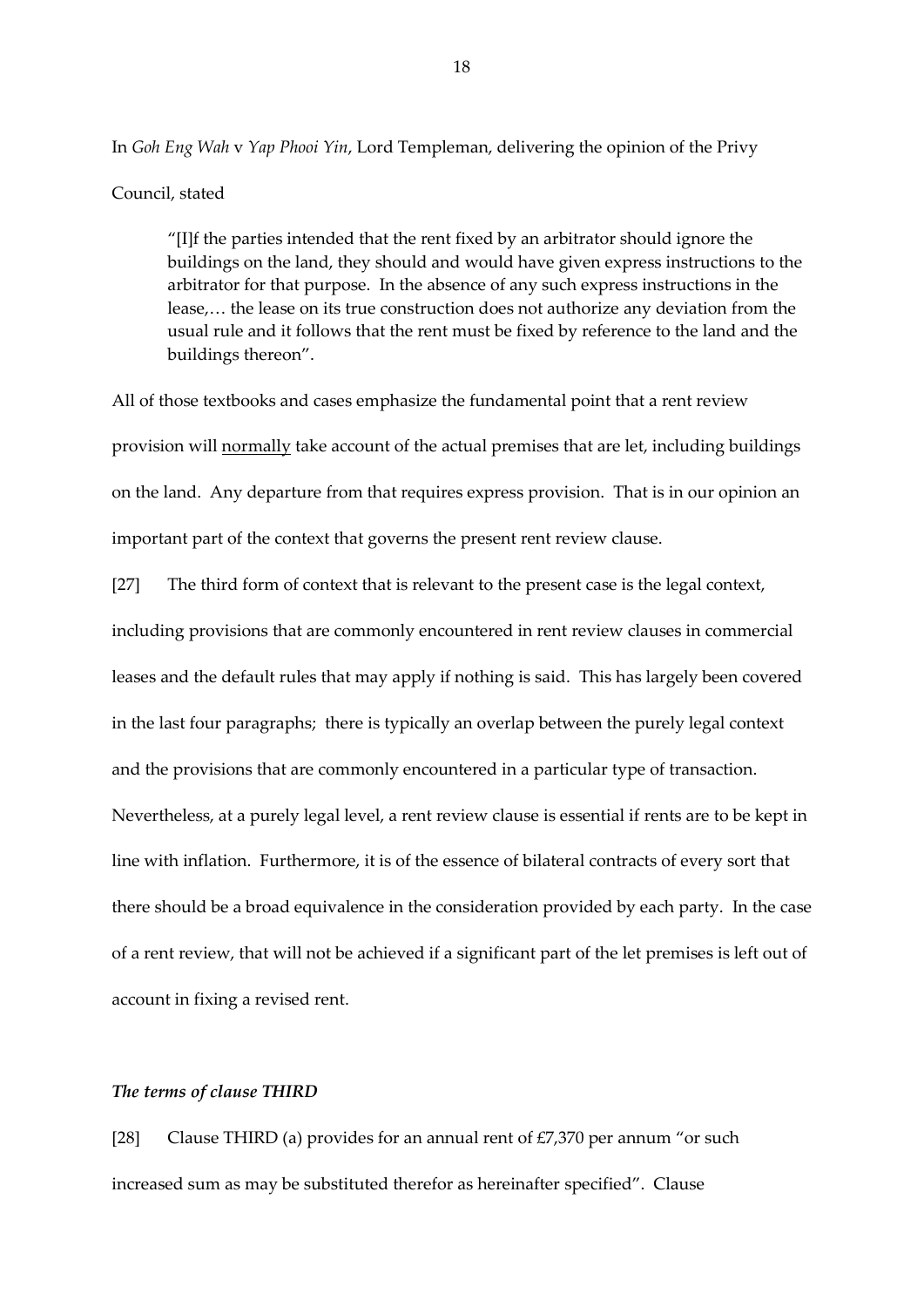THIRD (c) provides for periodic review of the rent, in every third year from 1991 onwards. That provision has been replaced by clause 3 of the Minute of Variation of 1997 (see para [3] above), and rent review is now directed to take place in every fifth year from 28 May 2002 until the termination of the lease in 2096. Both the original clause THIRD and the revision effected by clause 3 of the Minute of Variation specified that rent review could only occur in an upward direction. Under clause THIRD (c)(i), the criterion for review is to be the "Open Market Rent (as after defined) at the review date in question". The reference to Open Market Rent is repeated in clause 3 of the Minute of Variation.

[29] "Open Market Rent" is defined in clause THIRD (c)(ii), whose terms are quoted above at para [4] in the form that is now current. The primary definition is

"the best yearly rent for which the leased subjects if vacant might be expected to be let… as one entity by a willing landlord to a willing tenant on the open market at and from the review date in question"

for a period and subject to terms similar to those in the lease. This is in accordance with the passages from the textbooks by Reynolds and Fetherstonhaugh and Rennie that are quoted above at paras [22] and [23], where reference is made to market rental value. Two assumptions are then stated. First, it is assumed that the tenants have complied in all respects with their obligations under the lease. Secondly, if any part of the subjects has been destroyed or damaged and has not been fully restored by the review date, it is to be assumed that the destruction or damage had not occurred. The purpose of the first assumption is clearly to ensure that the amount payable by the tenants is not adversely affected by the tenants' failure to look after the subjects properly, as they are obliged to do by clause FIFTH of the lease. The purpose of the second is broadly similar, although it is expressed in neutral terms and would apply to destruction or damage that has been caused accidentally, or by the act of a third party. Underlying both of these assumptions is the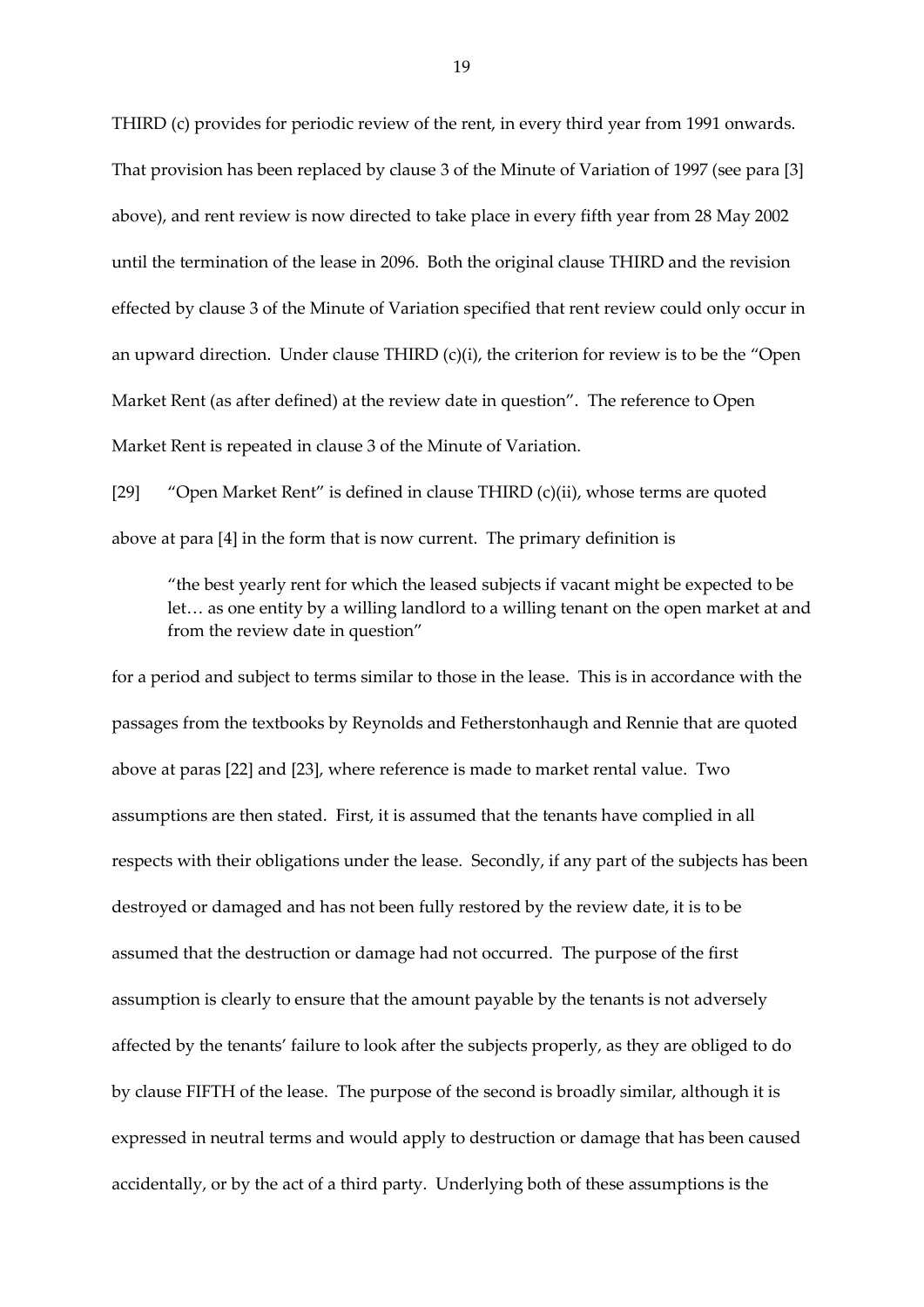proposition that the rent is payable for the subjects let in the state in which they were originally let, with all the buildings constructed thereon. This reflects the fact that the lease is not a ground lease but is a lease of land and buildings.

[30] Clause THIRD (c)(ii) then specifies four matters that are to be disregarded in a rent review. The first of these is goodwill attached to the leased subjects by reason of the tenants' carrying on business. The purpose of this provision is to ensure that the goodwill of the tenants' business belongs to them, and does not result in an increase in rent (such as could occur if as sometimes occurs that goodwill attaches to the premises). The second disregard relates to any work carried out to the leased subjects which has diminished the rental value. This refers to secure the earlier provision that rent review is only to operate in an upward direction. The third disregard relates to all improvements carried out, with landlords' approval, by the tenants at their own cost, provided that they are not carried out pursuant to any obligation by the tenants to the landlords. The purpose of this provision, which is of a type commonly encountered in rent review clauses, is to ensure that if the tenants improve the premises they will not require to pay more rent for what they have done at their own expense. That clearly represents commercial common sense; the principle of equivalence, or equilibrium, requires that the tenants should pay for what the landlords have provided but not for anything that they have themselves provided.

[31] If the foregoing provisions had existed without any further disregard, the result would in our opinion have clearly been that the Open Market Rent was to include not only the land let by the landlords to the tenant but also the buildings constructed on that land by the landlords. That is apparent from the basic definition of the Open Market Rent, which refers to the best yearly rent for which "the leased subjects" might be expected to be let by a willing landlord to a willing tenant in the open market. The definition of the leased subjects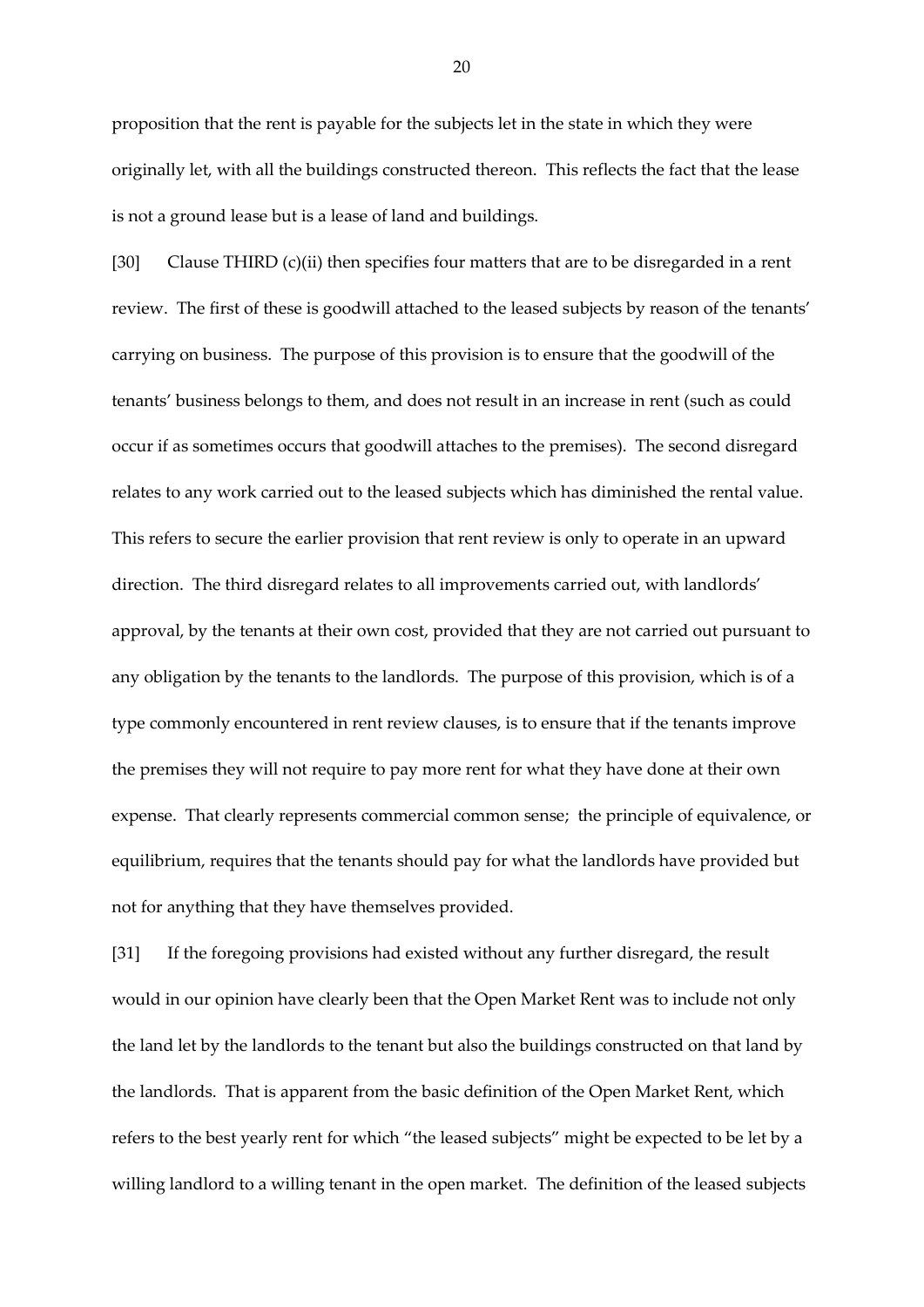found in clause FIRST (a), quoted in para [3] above, expressly includes the "buildings and structures" on the area of land that is let. Even without that definition, a lease of the land would invariably include the buildings constructed thereon as a matter of elementary land law, in the absence of an express exclusion. The assumption that the tenants have complied with their obligations likewise points towards the proposition that rent is payable for the buildings, because the primary obligations to which this relates are obligations of maintenance and repair, found in clause FIFTH of the lease. The assumption that destruction or damage had not occurred also clearly assumes that the buildings are part of the subjects of let for which the rent is payable; if that were not so the exclusion would serve no useful purpose.

[32] Similarly, the second and third of the disregards would be of minimal effect if the buildings were not included in the subjects for which rent is payable, and which are therefore to be taken into account in the process of rent review. If the buildings were not included, any work that diminished their rental value and any improvements to them carried out by the tenants would be of no moment in a rent review. The effect of the second and third disregards would therefore be confined to matters such as the deterioration or resurfacing of the parking areas in the subjects. It would relate to the land only, and not the buildings.

[33] The fourth disregard, which was introduced in 1990, must be construed as part of clause THIRD taken as a whole and in accordance with the whole provisions of the lease. If that disregard is intended to exclude the value of all buildings and other constructions and all improvements, it contradicts both the basic definition of the leased subjects in clause FIRST, which expressly includes the buildings, and the earlier provisions of clause THIRD, which plainly assume that the buildings are to be taken into account in any rent review. In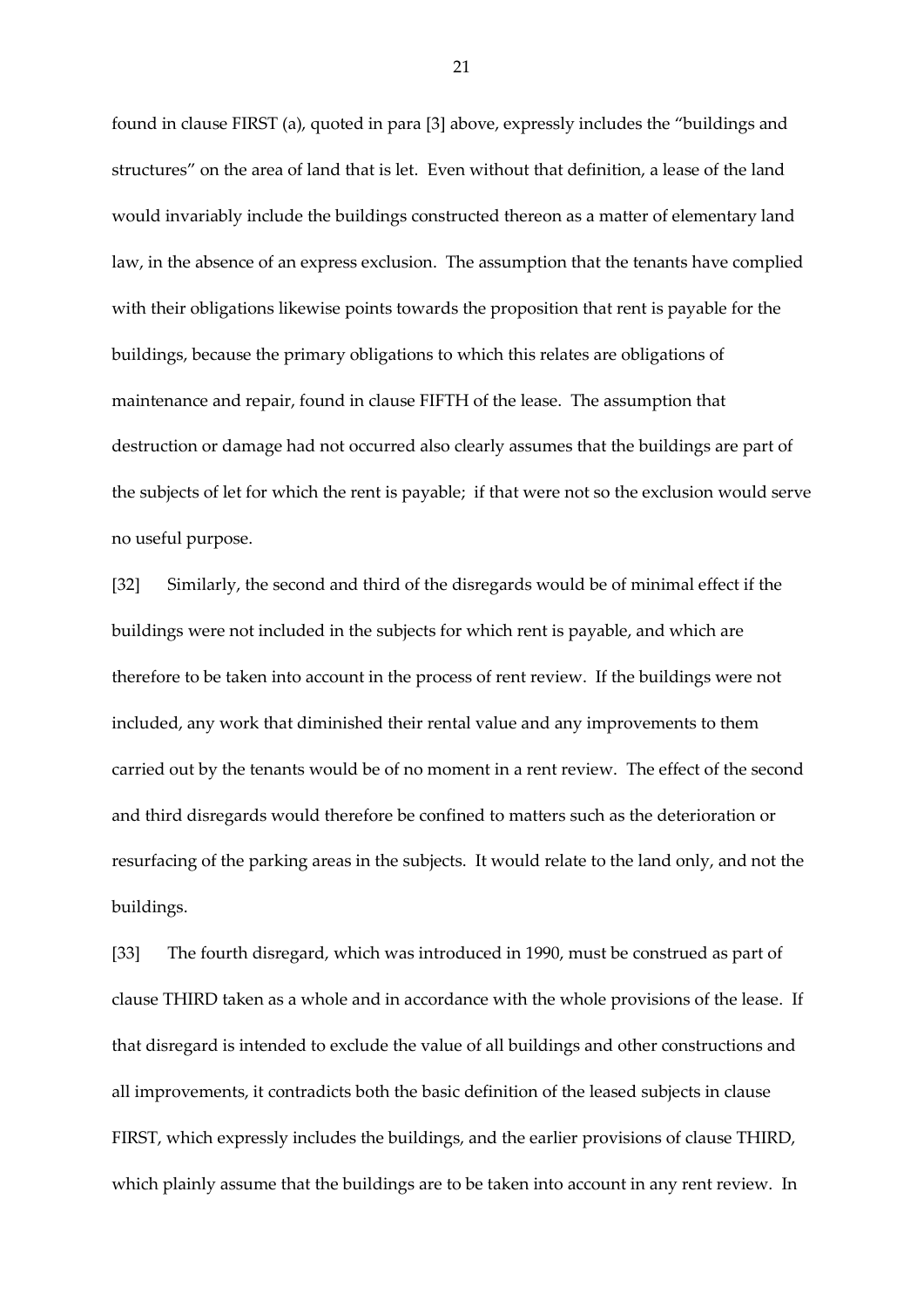our opinion this contradiction is clear on the terms of the lease. Furthermore, it is a contradiction between the basic definition of the leased subjects, one of the most fundamental aspects of any lease, and one particular detail relating to the manner in which rent reviews are to be carried out, which does not have the same fundamental character. In these circumstances we are of opinion that there is an important ambiguity as to the scope of the fourth disregard. If it relates to the whole of the buildings, including those constructed by the landlords before the date of entry under the lease, it is inconsistent with the remainder of the lease.

[34] In these circumstances it cannot be said that the fourth disregard, objectively construed in the context of the lease as a whole, is clear in its effect. It must accordingly be construed in accordance with the fundamental purpose of clause THIRD and, importantly, with commercial common sense. When that is done, the only sensible conclusion is in our opinion that the fourth disregard was intended, on an objective basis, to relate only to improvements undertaken or buildings constructed by the tenant at its cost, or by the landlord after the date of entry under the lease. Unless it is construed in that way, the rent review provision in the lease flouts commercial common sense. First, it would contravene the fundamental commercial principle that the obligations on one side should normally be broadly equivalent to the obligations on the other side. If the tenants obtain the benefit of the buildings constructed on the site by the landlords before the original date of entry without paying rent for them, that is quite contrary to the principle of equivalence. Secondly, if buildings provided by the landlords are disregarded, that would be on a commercial basis a disproportionate burden on the landlord, which would remain in existence until 2096, when the lease is now due to end. Thirdly, if the buildings are excluded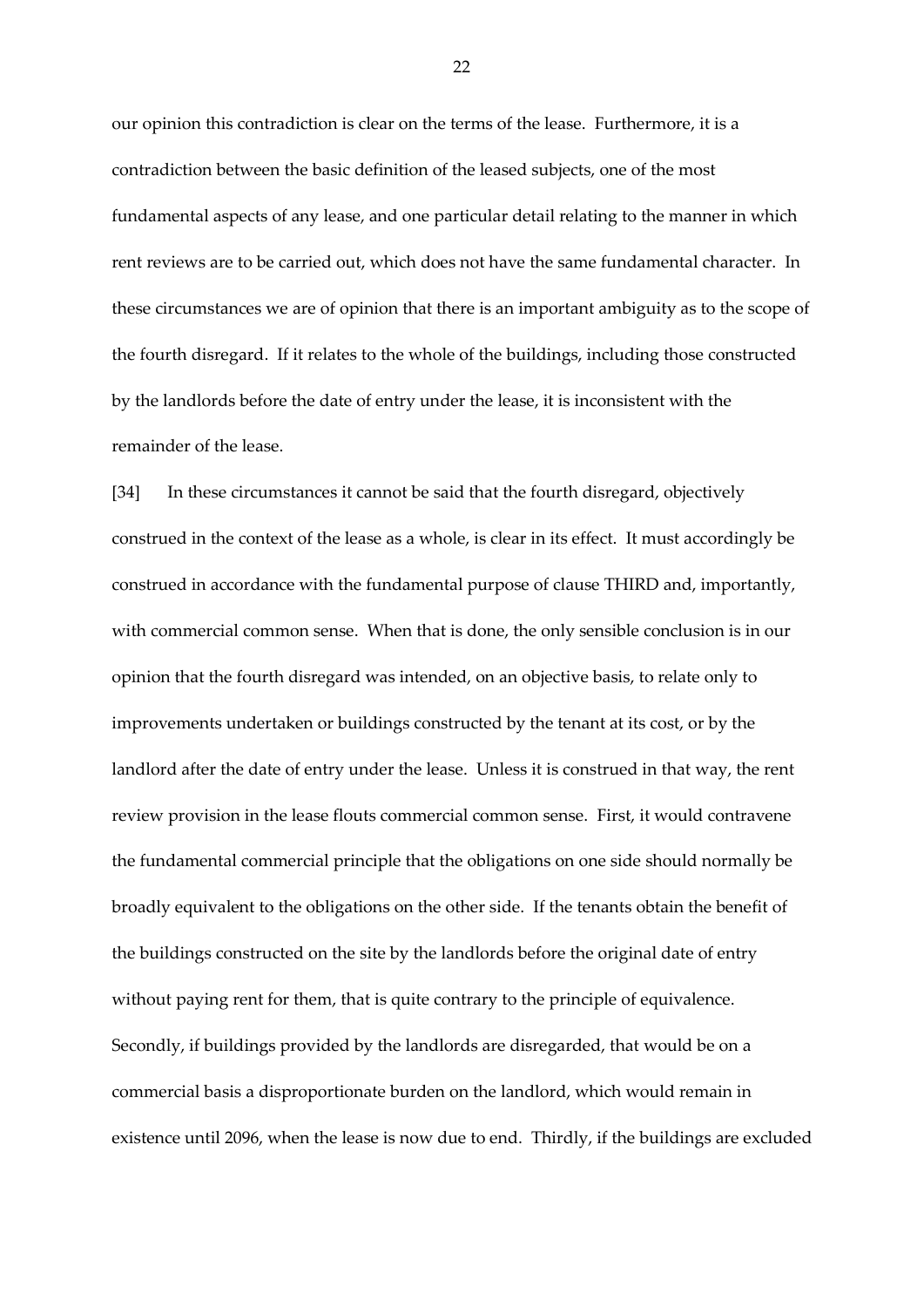from the calculation of rent, that is a result that confers a windfall on the tenant of an essentially arbitrary nature.

[35] Furthermore, the authorities and textbooks cited at paras [23]-[26] above are to the effect that, if buildings on land are to be disregarded in fixing rent, an express provision to that effect is normally required. The word "express" means that a particular matter should be clearly stated; it is not enough if it appears from a strained and non-commercial construction of a provision that appears to contradict the remainder of the contract. In the present case, the wording of the fourth disregard, read with the remainder of clause THIRD and with the definition of the lease in clause FIRST, is anything but clear. In these circumstances we conclude that the disregard must be restricted in the manner suggested above.

[36] In our opinion the wording used in the fourth disregard can readily be construed in this manner. The disregard refers to buildings "erected" on and constructions "carried out" to the subjects of lease, but both of the quoted expressions can be interpreted as referring only to the future, not the past. That would accord entirely with the approach based on contrast, purpose and commercial common sense.

[37] Finally, we should note that the wording of the fourth disregard cannot in our opinion be construed as a result of striking a bad bargain. The disregard was introduced by the Minute of Agreement of 1990, which primarily operated as an assignation of the tenants' interest under the lease. Nothing in that agreement, which is very short, suggests that anything could have been given in exchange for the exclusion of buildings, or that the landlords might have miscalculated the benefits and detriments accruing to them as a result of the assignation. Equally, the introduction of the disregard in that Minute of Agreement